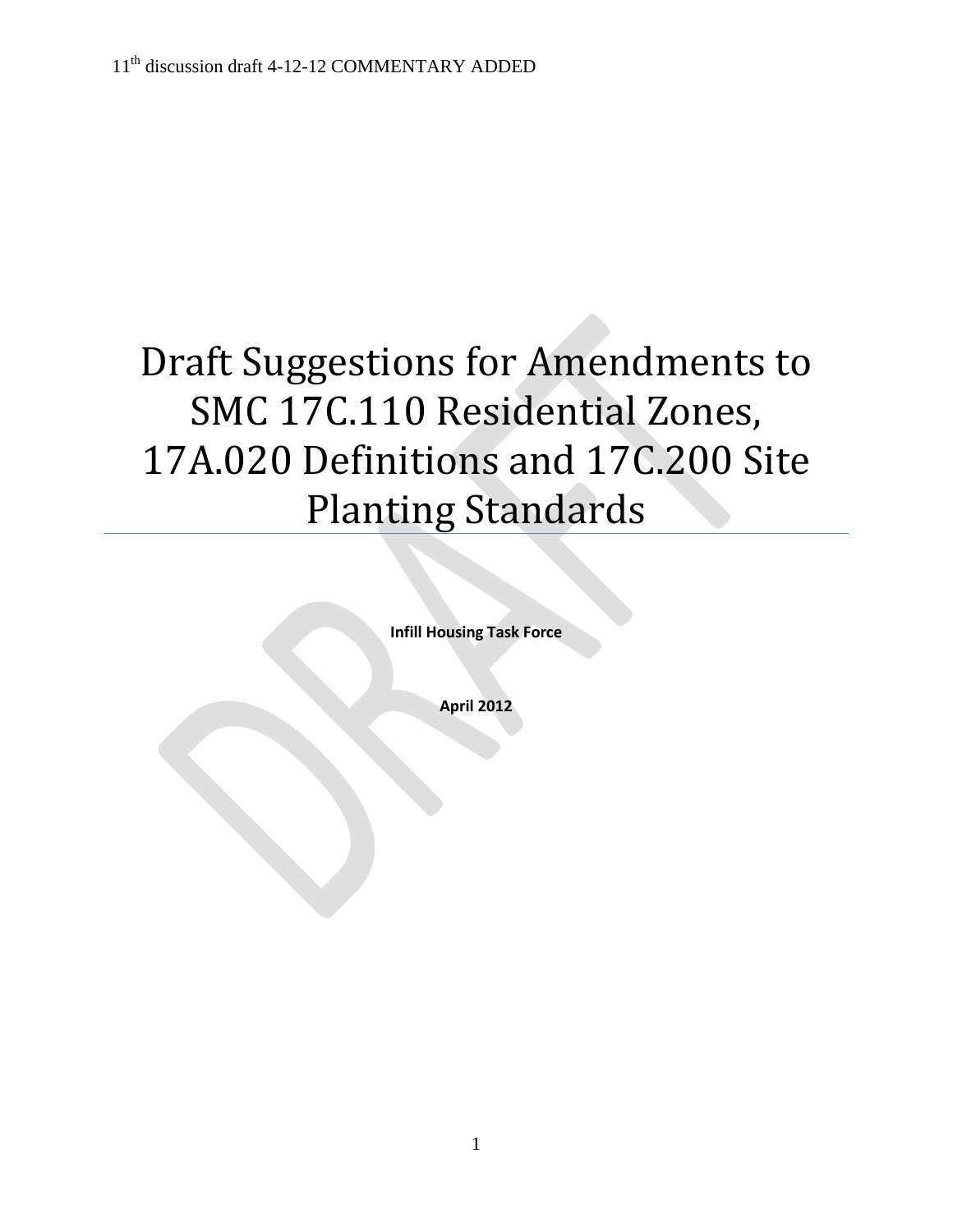# **Table of Contents:**

#### **Pages 3 – 7: Item 1 – Addition of RSF-C Residential Single Family Compact Zone** Amendments to: Section 17C.110.020 List of the Residential Zones Section 17C.110.030 Characteristics of Residential Zones Section 17C.110.040 Other Zoning Standards Section 17C.110.100 Residential Zone Primary Uses

#### **Pages 7 – 9: Item 2 – Density Purpose and Explanation**  Amendments to: Section 17C.110.205 Density

#### **Pages 10 – 13: Item 3 – Lot Dimension Standards and Purposes** Amendments to:

Section 17C.110.208 Lot Dimension Standards

**Pages 13 – 18: Item 4 – Table 17C.110-3 Development Standards**  Amendments to: Table 17C.110-3 Development Standards

## **Pages 19 – 21: Item 5 – Setback Averaging and Setback – Corner Lot Subdivisions**  Amendments to: Section 17C.110.220 Setbacks

#### **Page 22: Item 6 – Required Outdoor Areas**  Amendments to: Section 17C.110.223 Required Outdoor Areas

#### **Pages 23 – 24: Item 7 – Parking**  Amendments to: Section 17C.110.245 Parking and Loading

# **Pages 24 – 27: Item 8 – Section 17C.110.310 Attached Housing and duplexes**

Amendments to: Section 17C.110.300 Alternative Residential Development Section 17C.110.310 Attached Housing, detached houses on lots less than 40 feet wide and duplexes

# **Pages 28 – 30: Item 9 – Garage Wall Length Definition**

Amendments to: Section 17A.020.070 "G" Definitions

# **Pages 30-31: Item 10 – Site Planting Standards** Amendments to:

Section 17C.200.040 Site Planting Standards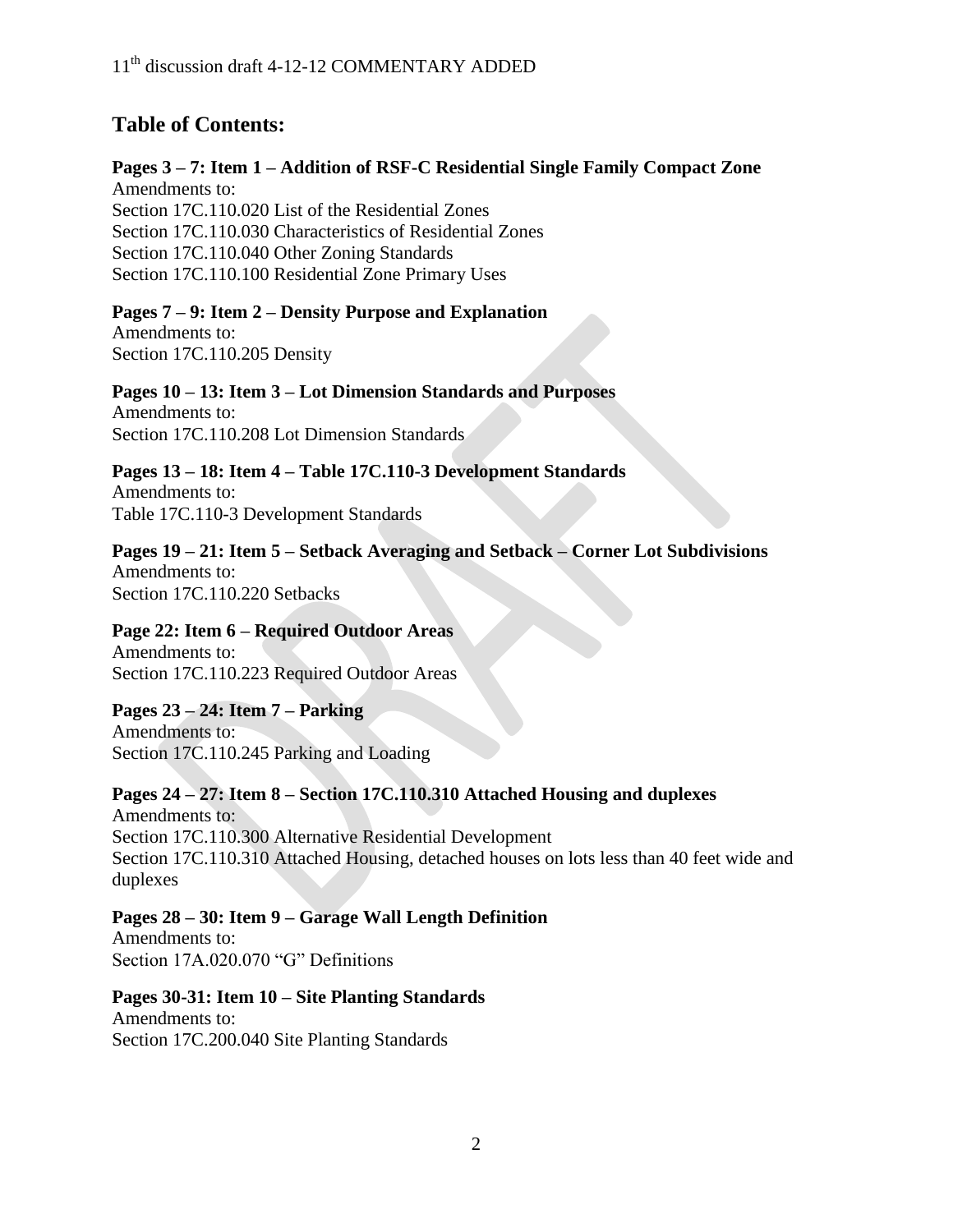## **ITEM 1 - ZONING CODE LANGUAGE**

Language **added** is underlined. Language **deleted** is shown in strikethrough.

## **Section 17C.110.020 List of the Residential Zones**

The full names, short names and map symbols of the single-family and higher density residential zones are listed below. When this chapter refers to the single-family residential zones, it is referring to the RA and RSF zones listed herein. When this chapter refers to the residential zones, or R zones, it is referring to the single-family residential and higher density residential zones in this chapter.

| <b>Full Name</b>                  | <b>Short Name/Map Symbol</b> |
|-----------------------------------|------------------------------|
| Residential Agricultural          | RA                           |
| Residential Single-family         | RSF                          |
| Residential Single-family Compact | RSF-C                        |
| Residential Two-family            | <b>RTF</b>                   |
| <b>Residential Multifamily</b>    | <b>RMF</b>                   |
| <b>Residential High Density</b>   | RHD                          |

## **Section 17C.110.030 Characteristics of Residential Zones**

A. Residential Agriculture (RA).

The RA zone is a low-density single-family residential zone that is applied to areas that are designated agriculture on the land use plan map of the comprehensive plan. Uses allowed in this zone include farming, green house farming, single-family residences and minor structures used for sales of agricultural products produced on the premises.

B. Residential Single-family (RSF).

The RSF zone is a low-density single-family residential zone. It allows a minimum of four and a maximum of ten dwelling units per acre. One- and two-story buildings characterize the allowed housing. The major type of new development will be attached and detached single-family residences. The RSF zone is applied to areas that are designated residential 4-10 on the land use plan map of the comprehensive plan.

C. Residential Single-family Infill (RSF-C).

The RSF-C zone is a low-density single-family residential zone that is applied to areas that are designated residential 4-10 on the land use plan map of the comprehensive plan. It allows a minimum of four and a maximum of ten dwelling units per acre. One- and two-story attached and detached single-family residences characterize the allowed housing. The RSF-C zone allows lots as small as 3,000 square feet provided that the overall maximum density of the development does not exceed 10 units per acre. It is the intent of this zone to allow somewhat smaller lots in appropriate locations and to allow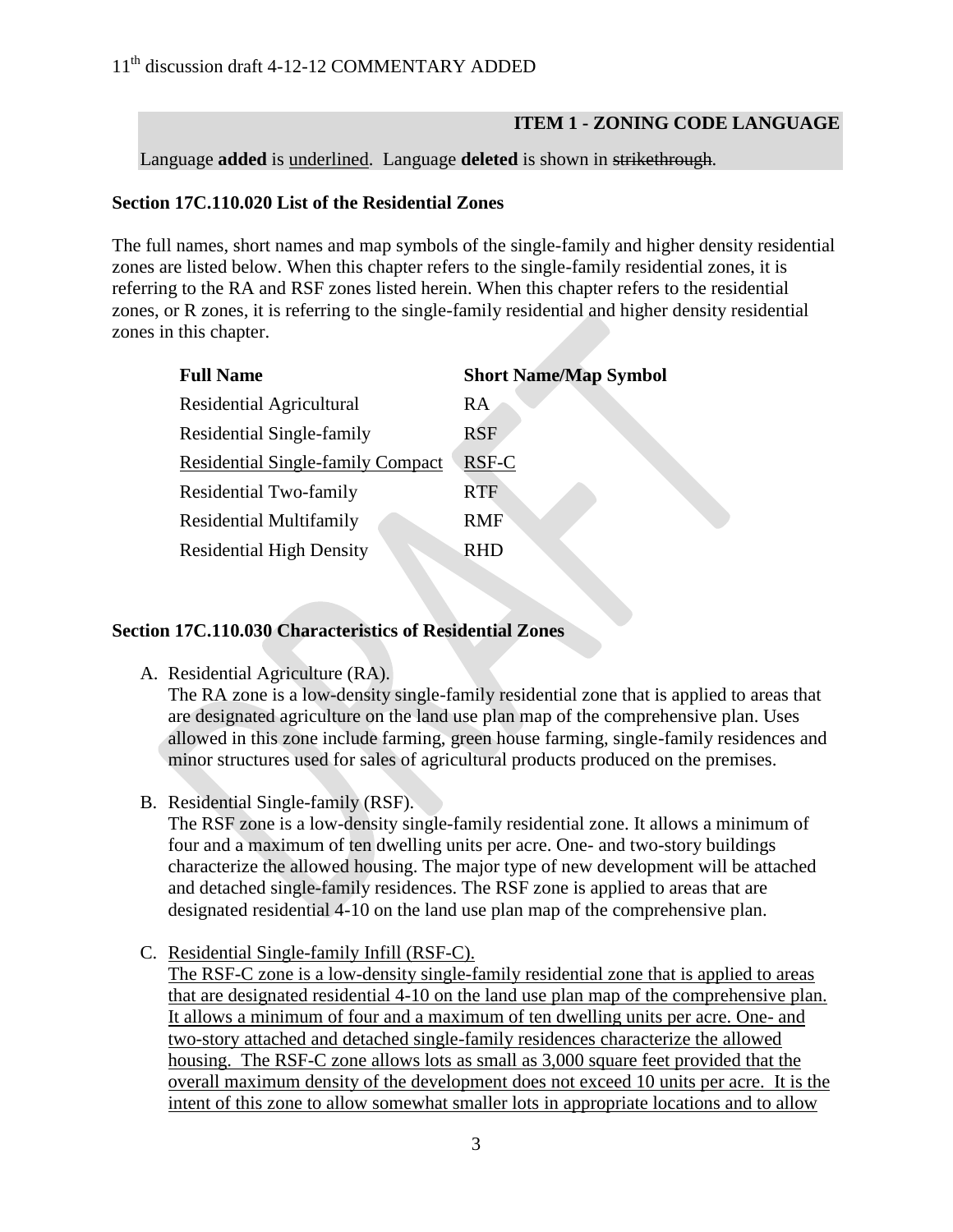new development to move closer to achieving the maximum density of the residential 4- 10 designation. To promote compatible infill development, the design standards of Section 17C.110.310 are applied in this zone. The RSF-C zone shall only be implemented through a sub-area/neighborhood planning process (Staff note: See commentary below for discussion of alternative). The RSF-C zone is intended to be applied to parcels that are wholly or partially within one-quarter mile of a CC Core designated on the land use plan map of the comprehensive plan. The RSF-C zone may also be implemented on parcels that are adjacent to or across a street or alley from a zoning category that allows higher density uses than the RSF zone, including the RTF, RMF, RHD, Commercial, Center and Corridor and Downtown zones.

## D. E. Residential Two-family (RTF).

The RTF zone is a low-density residential zone. It allows a minimum of ten and a maximum of twenty dwelling units per acre. Allowed housing is characterized by one and two story buildings but at a slightly larger amount of building coverage than the RSF zone. The major type of new development will be duplexes, townhouses, row houses and attached and detached single-family residences. The RTF zone is applied to areas that are designated residential 10-20 on the land use plan map of the comprehensive plan. Generally, the RTF zone is applied to areas in which the predominant form of development is trending toward duplexes rather than single-family residences.

## E. F. Residential Multifamily (RMF).

The RMF is a medium-density residential zone. Allowed housing is characterized by one to four story structures and a higher percentage of building coverage than in the RTF zone. The major types of development will include attached and detached single-family residential, condominiums, apartments, duplexes, townhouses and row houses. The minimum and maximum densities are fifteen and thirty units per acre.

## F. G. Residential High Density (RHD).

The RHD is a high-density residential zone that allows the highest density of dwelling units in the residential zones. The allowed housing developments are characterized by high amount of building coverage. The major types of new housing development will be attached and detached single-family residential, duplexes, medium and high-rise apartments, condominiums (often with allowed accessory uses). The minimum density is fifteen units per acre; the maximum is limited by other code provisions (i.e., setbacks, height, parking, etc.).

#### **Section 17C.110.040 Other Zoning Standards**

The standards in this chapter state the allowed uses and development standards for the base zones. Sites with overlay zones, neighborhood plans, plan districts or designated historical landmarks are subject to additional standards. The official zoning maps indicate which sites are subject to these additional standards. Specific uses or development types may also be subject to standards in Part 3, Special Use Standards, of this division.

## **Section 17C.110.100 Residential Zone Primary Uses**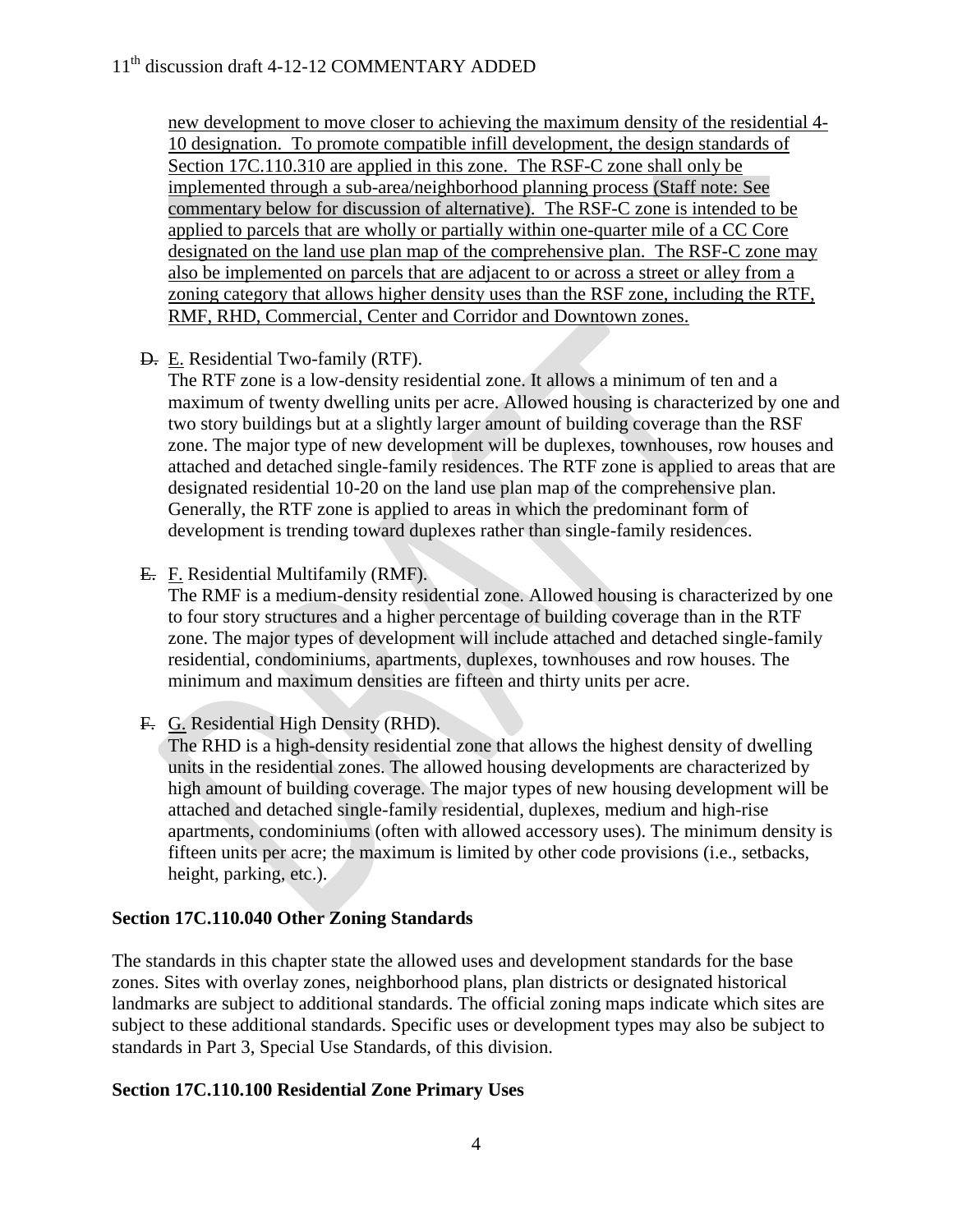#### A. Permitted Uses (P).

Uses permitted in the residential zones are listed in Table 17C.110-1 with a "P." These uses are allowed if they comply with the development standards and other standards of this chapter.

B. Limited Uses (L).

Uses permitted that are subject to limitations are listed in Table 17C.110-1 with an "L." These uses are allowed if they comply with the limitations as listed in the footnotes following the table and the development standards and other standards of this chapter. In addition, a use or development listed in Part 3 of this division, Special Use Standards, is also subject to the standards of those chapters. The paragraphs listed below contain the limitations and correspond with the bracketed [ ] footnote numbers from Table 17C.110- 1.

## C. Conditional Uses (CU).

Uses that are allowed if approved through the conditional use review process are listed in Table 17C.110-1 with a "CU." These uses are allowed provided they comply with the conditional use approval criteria for that use, the development standards and other standards of this chapter. Uses listed with a "CU" that also have a footnote number in the table are subject to the standards cited in the footnote. In addition, a use or development listed in Part 3 of this division, Special Use Standards, is also subject to the standards of those chapters. The conditional use review process and approval criteria are stated in chapter 17C.320 SMC, Conditional Uses.

| D. Uses Not Permitted (N). |  |  |
|----------------------------|--|--|
|                            |  |  |

Uses listed in Table 17C.110-1 with an "N" are not permitted. Existing uses in categories listed as not permitted are subject to the standards of chapter 17C.210 SMC, Nonconforming Situations.

| <b>Table 17C.110-1</b><br><b>Residential Zone Primary Uses</b>                                                                        |      |                                      |            |           |                |  |  |  |
|---------------------------------------------------------------------------------------------------------------------------------------|------|--------------------------------------|------------|-----------|----------------|--|--|--|
| Use is:<br>$P$ – Permitted<br>$N$ – Not permitted<br>$L -$ Allowed, but special limitations<br>$CU$ – Conditional use review required | RA   | RSF $\underline{\&}$<br><b>RSF-C</b> | <b>RTF</b> |           | <b>RMF RHD</b> |  |  |  |
| <b>Residential Categories</b>                                                                                                         |      |                                      |            |           |                |  |  |  |
| Group Living [1]                                                                                                                      | L/CU | L/CU                                 | L/CU       | L/CU L/CU |                |  |  |  |
| <b>Residential Household Living</b>                                                                                                   | P    | P                                    | P          | P         | P              |  |  |  |
| <b>Commercial Categories</b>                                                                                                          |      |                                      |            |           |                |  |  |  |
| <b>Adult Business</b>                                                                                                                 | N    | N                                    | N          | N         | N              |  |  |  |
| <b>Commercial Outdoor Recreation</b>                                                                                                  | N    | CU                                   | CU         | <b>CU</b> |                |  |  |  |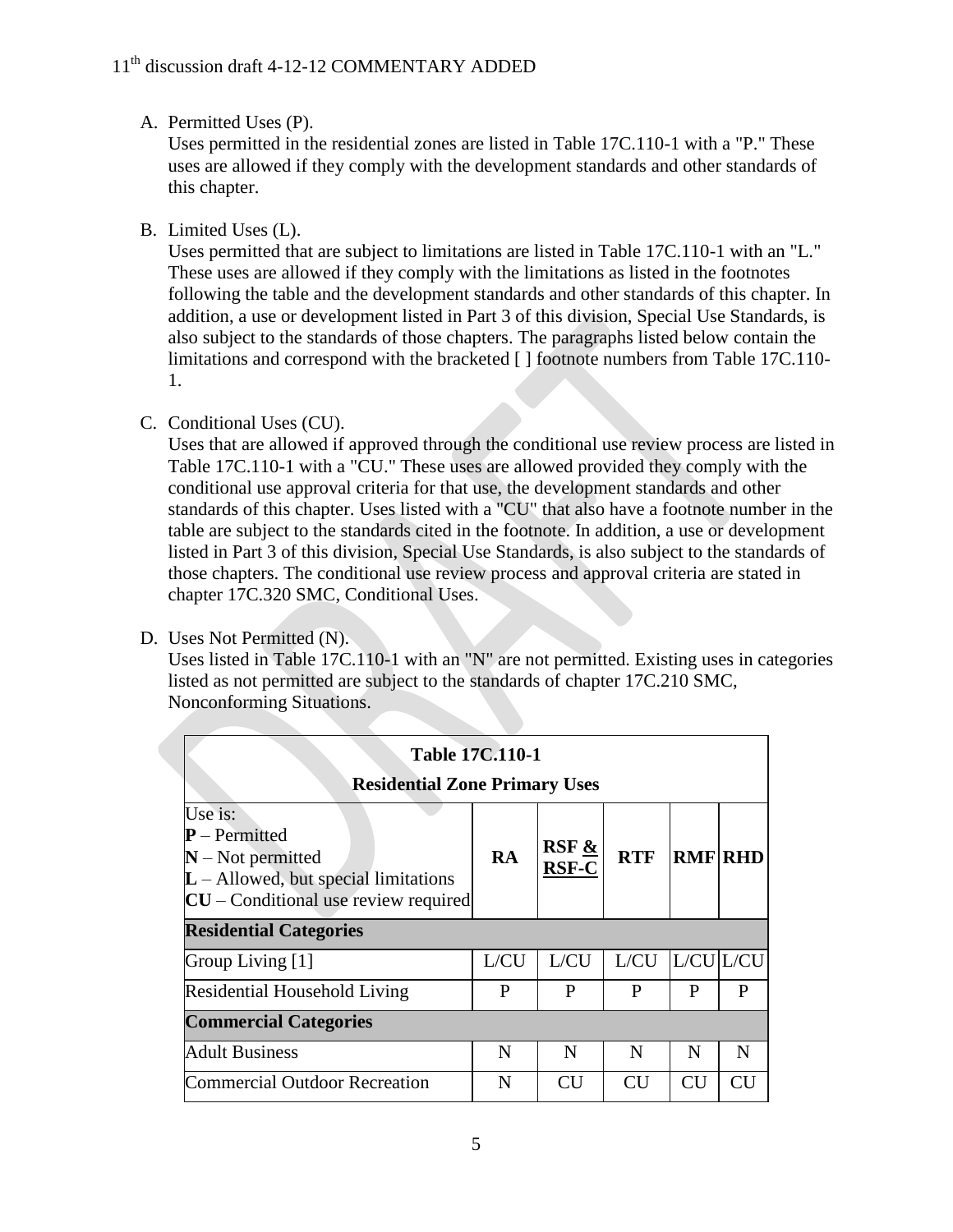| <b>Commercial Parking</b>                          | $\mathbf N$           | N           | N            | $\mathbf N$  | N                          |
|----------------------------------------------------|-----------------------|-------------|--------------|--------------|----------------------------|
| Drive-through Facility                             | $\mathbf N$           | $\mathbf N$ | $\mathbf N$  | $\mathbf N$  | ${\bf N}$                  |
| Major Event Entertainment                          | $\mathbf N$           | $\mathbf N$ | <b>CU</b>    | CU           | <b>CU</b>                  |
| Office                                             | $\mathbf N$           | $\mathbf N$ | N            |              | CU[2]CU[2]                 |
| Quick Vehicle Servicing                            | $\mathbf N$           | $\mathbf N$ | $\mathbf N$  | $\mathbf N$  | $\mathbf N$                |
| <b>Retail Sales and Service</b>                    | ${\bf N}$             | $\mathbf N$ | $\mathbf N$  | ${\bf N}$    | ${\bf N}$                  |
| Mini-storage Facilities                            | $\mathbf N$           | $\mathbf N$ | $\mathbf N$  | $\mathbf N$  | ${\bf N}$                  |
| Vehicle Repair                                     | $\mathbf N$           | N           | ${\bf N}$    | $\mathbf N$  | $\mathbf N$                |
| <b>Industrial Categories</b>                       |                       |             |              |              |                            |
| <b>High Impact Uses</b>                            | ${\bf N}$             | N           | N            | $\mathbf N$  | $\mathbf N$<br>N           |
| <b>Industrial Service</b>                          | N                     | $\mathbf N$ | N            | $\mathbf N$  | $\mathbf N$<br>$\mathbf N$ |
| Manufacturing and Production                       | ${\bf N}$             | $\mathbf N$ | N            | $\mathbf N$  | $\mathbf N$<br>N           |
| Railroad Yards                                     | N                     | N           | $\mathbf N$  | N            | $\mathbf N$<br>$\mathbf N$ |
| <b>Warehouse and Freight Movement</b>              | N                     | N           | $\mathbf N$  | N            | N<br>$\mathbf N$           |
| Waste-related                                      | $\mathbf N$           | N           | $\mathbf N$  | $\mathbf N$  | ${\bf N}$<br>$\mathbf N$   |
| <b>Wholesale Sales</b>                             | N                     | N           | $\mathbf N$  | N            | $\mathbf N$<br>$\mathbf N$ |
| <b>Institutional Categories</b>                    |                       |             |              |              |                            |
| <b>Basic Utilities</b> [3]                         | L                     | L           | L            | L            | L                          |
| Colleges                                           | <b>CU</b>             | <b>CU</b>   | <b>CU</b>    | $\mathbf{P}$ | P                          |
| <b>Community Service</b>                           | L[4]/CUL[4]/CUL[4]/CU |             |              | $\mathbf{P}$ | $\mathbf{P}$               |
| Daycare [5]                                        | L                     | L           | L            | L            | $\mathbf L$                |
| Medical Center                                     | <b>CU</b>             | CU          | CU           | <b>CU</b>    | <b>CU</b>                  |
| Parks and Open Areas                               | ${\bf P}$             | ${\bf P}$   | $\mathbf{P}$ | $\mathbf P$  | ${\bf P}$                  |
| <b>Relgious Institutions</b>                       | L[6]/CUL[6]/CUL[6]/CU |             |              | $\mathbf{P}$ | $\mathbf{P}$               |
| Schools                                            | L[7]/CUL[7]/CUL[7]/CU |             |              | $\mathbf{P}$ | $\mathbf P$                |
| <b>Other Categories</b>                            |                       |             |              |              |                            |
| Agriculture                                        | L[8]                  | $\mathbf N$ | $\mathbf N$  | ${\bf N}$    | $\mathbf N$                |
| <b>Aviation and Surface Passenger</b><br>Terminals | $\mathbf N$           | ${\bf N}$   | $\mathbf N$  | N            | $\mathbf N$                |
| <b>Detention Facilities</b>                        | ${\bf N}$             | ${\bf N}$   | ${\bf N}$    | <b>CU</b>    | <b>CU</b>                  |
| <b>Essential Public Facilities</b>                 | <b>CU</b>             | <b>CU</b>   | CU           | <b>CU</b>    | <b>CU</b>                  |
| Mining                                             | $\mathbf N$           | $\mathbf N$ | $\mathbf N$  | $\mathbf N$  | $\mathbf N$                |
| Rail Lines and Utility Corridors                   | <b>CU</b>             | <b>CU</b>   | <b>CU</b>    | <b>CU</b>    | <b>CU</b>                  |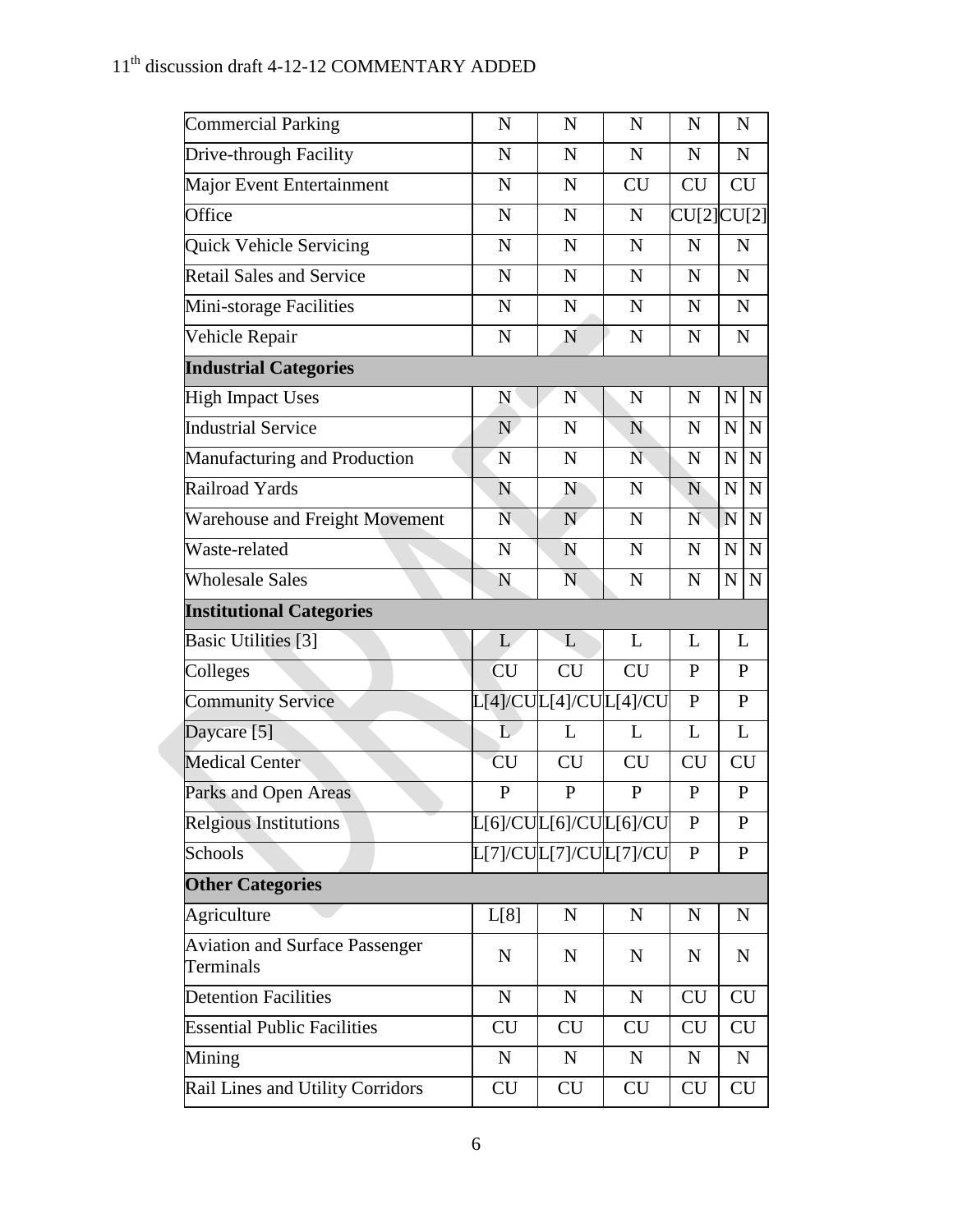| <b>Wireless Communication Facilities</b><br>[9]                                                                       | L/CU |  | $L/CU$   $L/CU$   $L/CU$   $L/CU$ |  |  |  |  |
|-----------------------------------------------------------------------------------------------------------------------|------|--|-----------------------------------|--|--|--|--|
| Notes:                                                                                                                |      |  |                                   |  |  |  |  |
| • The use categories are described in chapter $17C.190$ SMC.                                                          |      |  |                                   |  |  |  |  |
| • Standards that correspond to the bracketed numbers [] are stated in SMC<br> 17C.110.110.                            |      |  |                                   |  |  |  |  |
| • Specific uses and development may be subject to the standards in Part 3 of<br>this division, Special Use Standards. |      |  |                                   |  |  |  |  |

#### **Commentary**

## **Item 1 – Addition of RSF-C Residential Single Family Compact Zone**

The RSF-C zone is proposed to be added to the list of zoning categories. This zone allows lots as small as 3,000 square feet provided that the overall maximum density of a proposed subdivision is consistent with the residential 4-10 land use plan map designation of the comprehensive plan. It is the intent of this zone to allow somewhat smaller lots so that the maximum density of residential 4-10 designation (10 units per acre) may be attained. To promote compatible infill development at the density allowed in this zone, the design standards of Section 17C.110.310 are required to be met in this zone.

The draft amendment proposes to allow the RSF-C zone to be applied to the Official Zoning Map through a sub area/neighborhood planning process. Such a process could result in a zone change of an area to RSF-C being adopted by the Plan Commission and City Council following a planning process.

As an alternative to adoption of a zone change following a planning process, the Infill Housing Task Force discussed the option of adoption of the RSF-C zone through a zone change application approved by the Hearing Examiner, subject to the location criteria identified in Section 17C.110.030.C . (see above).

The Infill Housing Task Force did not reach a consensus on the process that should be followed and suggests that the Plan Commission consider the options and make a recommendation to the City Council. The Plan Commission should consider input from the community in making a recommendation to the City Council.

## **ITEM 2 - ZONING CODE LANGUAGE**

Language **added** is underlined. Language **deleted** is shown in strikethrough.

## **Section 17C.110.205 Density**

\_\_\_\_\_\_\_\_\_\_\_\_\_\_\_\_\_\_\_\_\_\_\_\_\_\_\_\_\_\_\_\_\_\_\_\_\_\_\_\_\_\_\_\_\_\_\_

A. Purpose.

The number of dwellings per unit of land, the density, is controlled so that housing can match the availability of public services. The density standards also allow the housing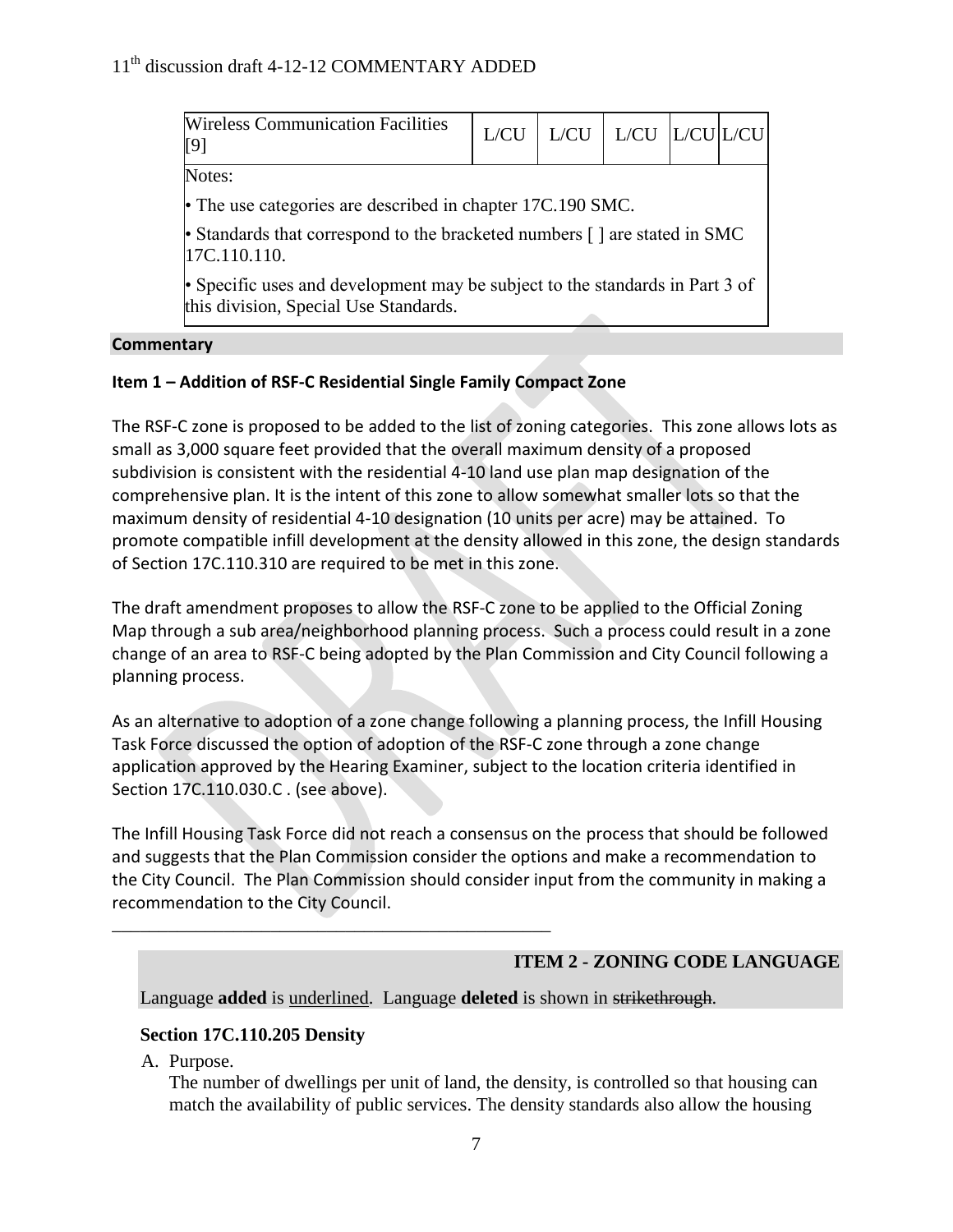density to be matched with the carrying capacity of the land. The use of density minimums ensure that in areas with the highest level of public services, that the service capacity is not wasted and that the City's housing goals are met.

- B. Single-dwelling or duplex development. When single-dwelling or duplex development is proposed for some or all of the site, the applicant must show how the proposed lots can meet minimum density and not exceed the maximum density stated in Table 17C.110-3. Site area devoted to streets is subtracted from the total site area in order to calculate minimum and maximum density.
- C. All other development. When development other than single-dwelling or duplex is proposed, minimum and maximum density must be met at the time of development.

## D. B. Calculating Density.

The calculation of density for a subdivision or residential development is net area, and is based on the total area of the subject property, less the area set aside for right-of-way and tracts of land dedicated for stormwater facilities. Land within a critical area (see definitions under chapter 17A.020 SMC) may be subtracted from the calculation of density. When the calculation of density results in a fraction, the density allowed is rounded down to the next whole number. For example, a calculation in which lot area, divided by minimum unit area equals 4.35 units, the number is rounded down to four units.

## E. C. Maximum Density.

The maximum densities for the single-family and multi-dwelling zones are stated in Table 17C.110-3. All new housing built, or converted from other uses, must be on sites large enough to comply with the density standards. The number of units allowed on a site is based on the presumption that all site development standards will be met. Maximum density is based on the zone and size of the site. The following formula is used to determine the maximum number of units allowed on the site:

-Square footage of site, less the area set aside for right-of-way and tracts of land dedicated for stormwater facilities;

÷ Maximum density from Table 17C.110-3;

 $=$  Maximum number of units allowed. If this formula results in a decimal fraction, the resulting maximum number of units allowed is rounded to the next whole number. Decimal fractions of ,5 or greater are rounded up. Fractions less than .5 are rounded down.

## F. D. Minimum Density.

The minimum density requirements for the single-family and multi-dwelling zones are stated in Table 17C.110-3. All subdivision is required to comply with the minimum density requirements of the base zone, unless modified by a PUD under SMC 17G.070.030(B)(2). A site that is nonconforming in minimum density may not move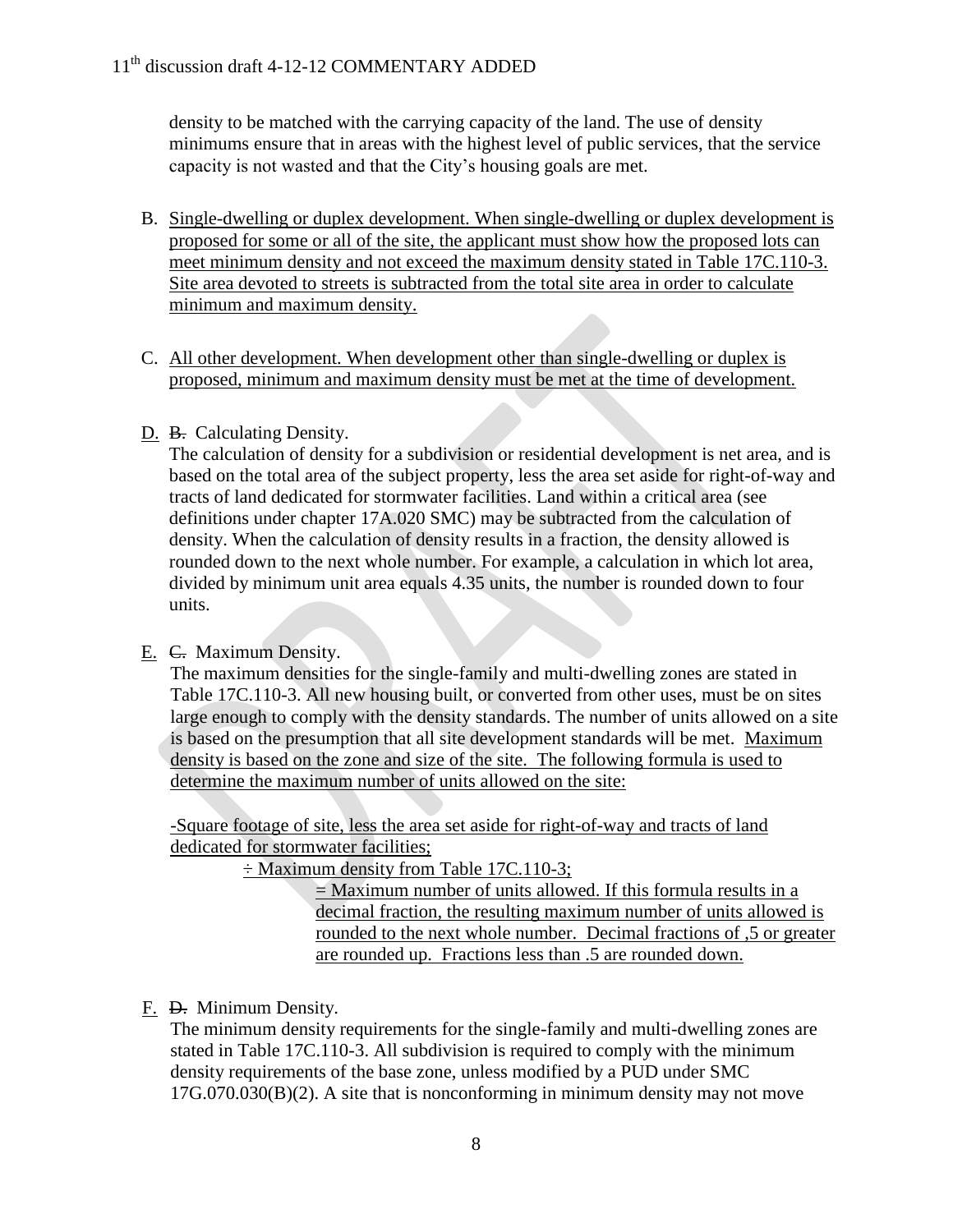further out of conformance with the minimum density standard. Minimum density is based on the zone and size of the site, and whether there are critical areas (see definitions under chapter 17A.020 SMC). Land within a critical area may be subtracted from the calculation of density. The following formula is used to determine the minimum number of lots required on the site.

- Square footage of site, less the area set aside for right-of-way and tracts of land dedicated for stormwater facilities;

> ÷ Minimum density from Table\_17C.110-3; = Minimum number of units required.

G. E. Unit/Area.

The maximum units per net lot area are stated in Table 17C.110-3. These provisions allow for one single-family residence per lot in the RA, and RSF, and RSF-C zones, one duplex per lot in the RTF and increases in the number units in the multifamily zones based on size of the lot.

H. F. Transfer of Density.

Density may be transferred from one site to another subject to the provisions of chapter 17D.070 SMC, Transfer of Development Rights, and chapter 17G.070 SMC, Planned Unit Developments.

# **Commentary**

## **Item 2 – Density Purpose and Explanation**

## **Section 17C.110.205 Density**

**Subsection B:** The additional text indicates that an applicant must demonstrate compliance with minimum and maximum density limitations at the time of application for development of a site. An application for development of a site could be in the form of a subdivision or a building permit. Residential development and residential subdivisions are required to meet the both the minimum density requirements and the minimum lot size standards. As an example, in the proposed RSF-C zone, the minimum lot size is reduced to 3,000 square feet, an individual lot that small could not be created unless the maximum density of 10 units per acre standard is met for the whole subdivision.

**Subsection C:** The calculation of density on lots in the RMF and RHD zones is completed at the time of building permit application and is based on a division of the site area by the maximum and minimum lot area per dwelling unit allowed in the underlying zone.

**Subsections E and F:** The additional text clarifies the formula for calculating the minimum and maximum density.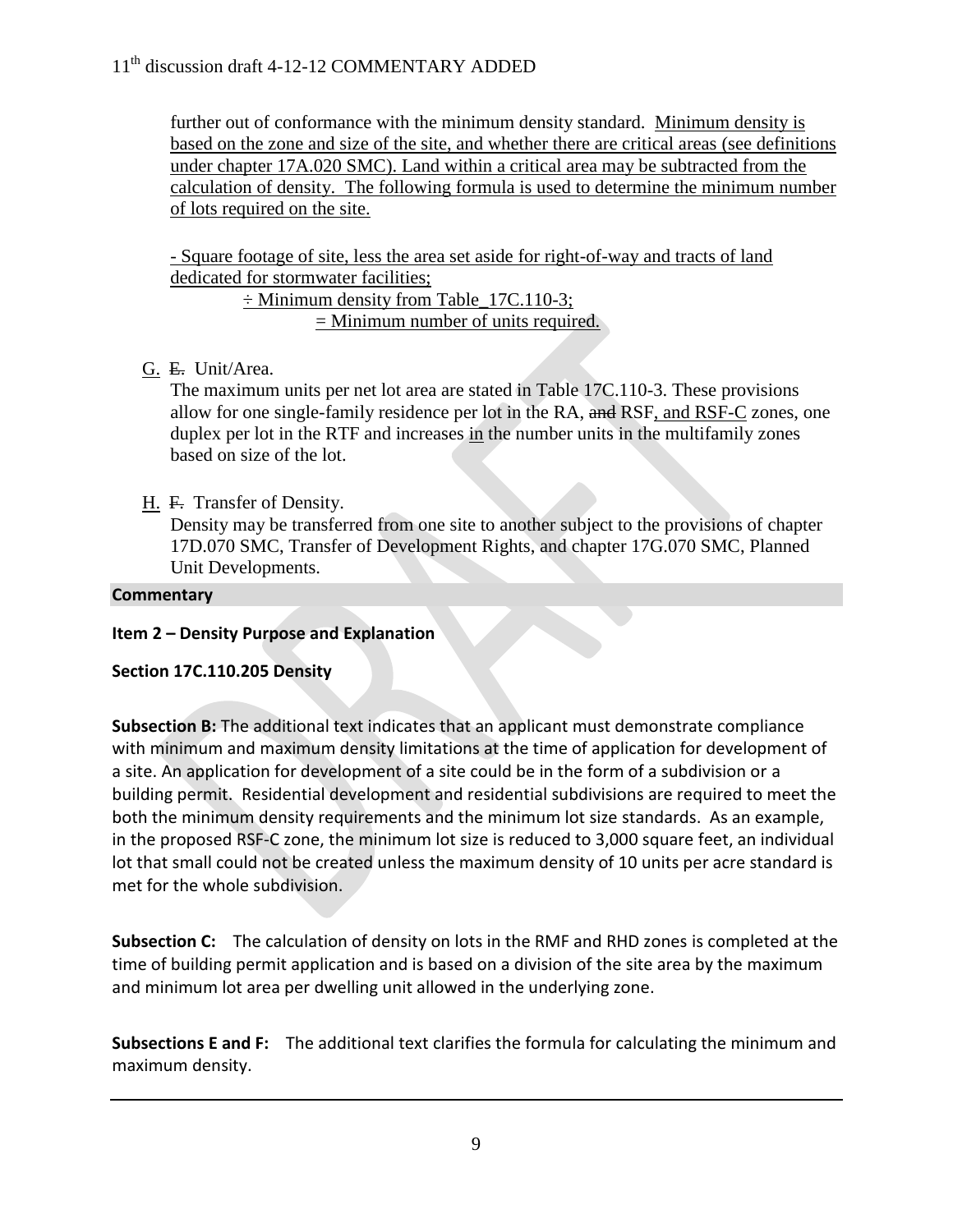# **ITEM 3 - ZONING CODE LANGUAGE**

Language **added** is underlined. Language **deleted** is shown in strikethrough.

## **Section 17C.110.208 Lot Dimension Standards**

A. Purpose. These standards ensure that:

- Each lot has enough room for a reasonably-sized house and garage;
- Lots are of a size and shape that development on each lot can meet the  $\bullet$ development standards of the zoning code;
- Lots are not so large that they seem to be able to be further divided to exceed the  $\bullet$ maximum allowed density of the site in the future;
- Each lot has room for at least a small, private outdoor area;
- Lots are compatible with existing lots;  $\bullet$
- Lots don't narrow to an unbuildable width close to the street;
- Each lot has adequate access from the street;  $\bullet$
- Each lot has access for utilities and services;
- Lots are not landlocked;  $\bullet$
- Lots are an appropriate size and shape so that development on each lot can be oriented toward the street as much as possible;
- The multi-dwelling zones can be developed to full potential;
- Housing goals for the City are met; and,
- To avoid having the garage door as the dominant feature of the front of a house on  $\bullet$ narrow lots.

B. Lot dimensions. Minimum lot dimensions are stated in Table 17C.110-3. Minimum lot dimensions for lots that will be developed with residential structures are stated in Table 17C.110-3.

C. Minimum lot width. Each lot must meet the minimum lot width standard stated in Table 17C.110-3. Lots that do not meet these regulations may be requested through a planned unit development.

D. Lot Access. If the lot abuts a public alley, then vehicle access shall be from the alley unless this requirement is waived by the planning director as provided in Section 17C.110.245.B. This requirement will be imposed as a condition of approval of the subdivision;

E. Garage Wall Limitation (\*staff note: See definition of Garage Wall under Item 10, page 31). Lots in the RA, RSF, RSF-C and RTF zones must be configured so that development on the site will be able to meet the following garage limitation standards at the time of development:

1. Where these regulations apply. Unless exempted by Paragraph 2, below, the regulations of this subsection apply to garages on lots accessory to houses, attached houses, manufactured homes, and duplexes in the RA, RSF, RSF-C and RTF zones.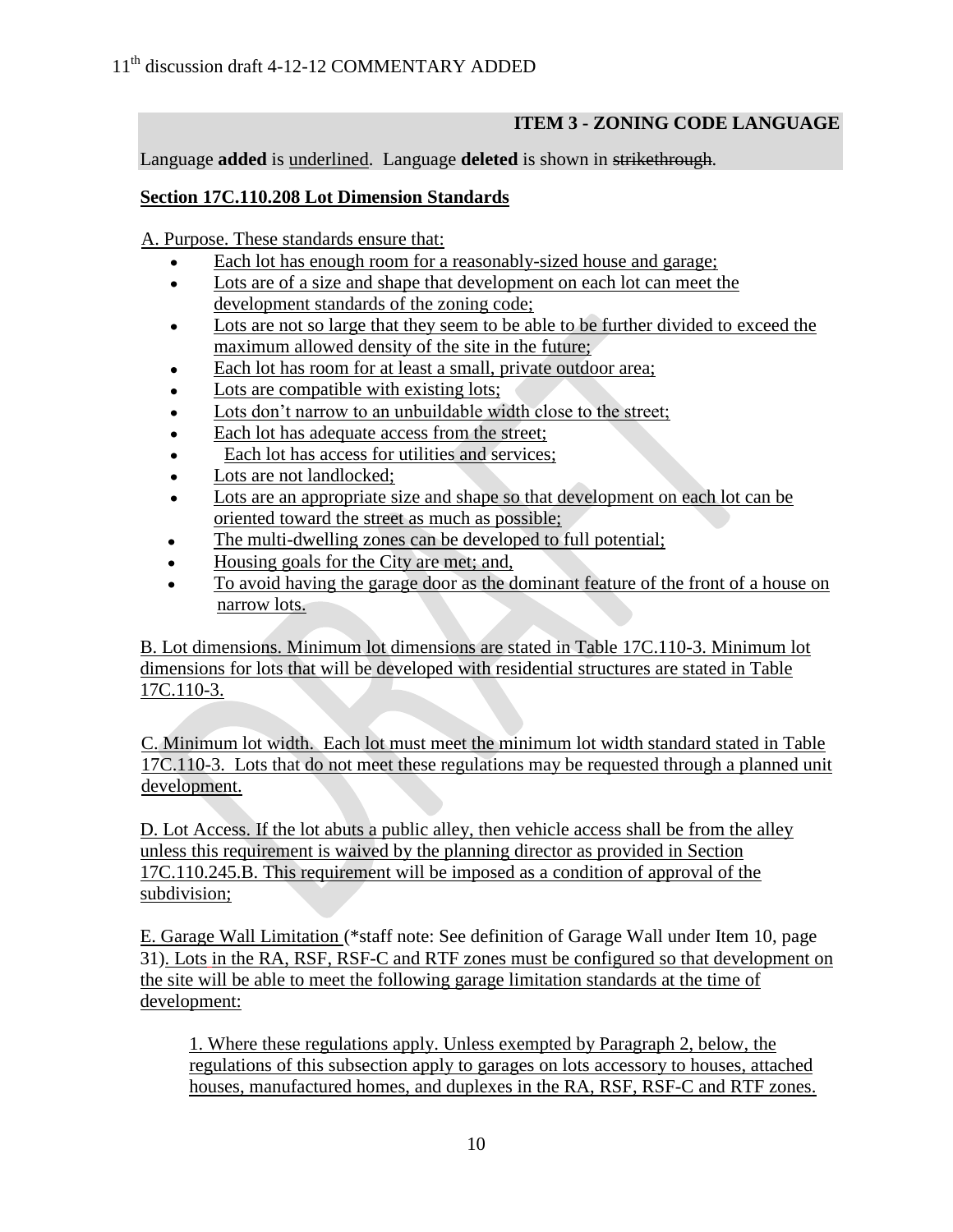## 2. Exemptions.

a. Garages that are accessory to development on lots which slope up or down from the street with an average slope of 10 percent or more are exempt from the standards of this subsection.

b. Garages in subdivisions and PUDs that received preliminary approval prior to (the effective date of this ordinance) are exempt from the standards of this subsection.

c. On corner lots, only one street-facing garage wall must meet the standards of this subsection.

d. The garage wall limitation is not required on lots that are more than 36 feet wide.

## 3. Standards.

a. The length of the garage wall facing the street may be up to 50 percent of the length of the street-facing building façade. See Figure 110-11. For attached houses, this standard applies to the combined length of the street-facing façades of each unit. For all other lots and structures, the standards apply to the streetfacing façade of each unit.

b. Where the street-facing façade of a unit is less than 22 feet long, an attached garage is not allowed as part of that façade.

c. Modifications to the standards of this subsection are allowed through a planned unit development.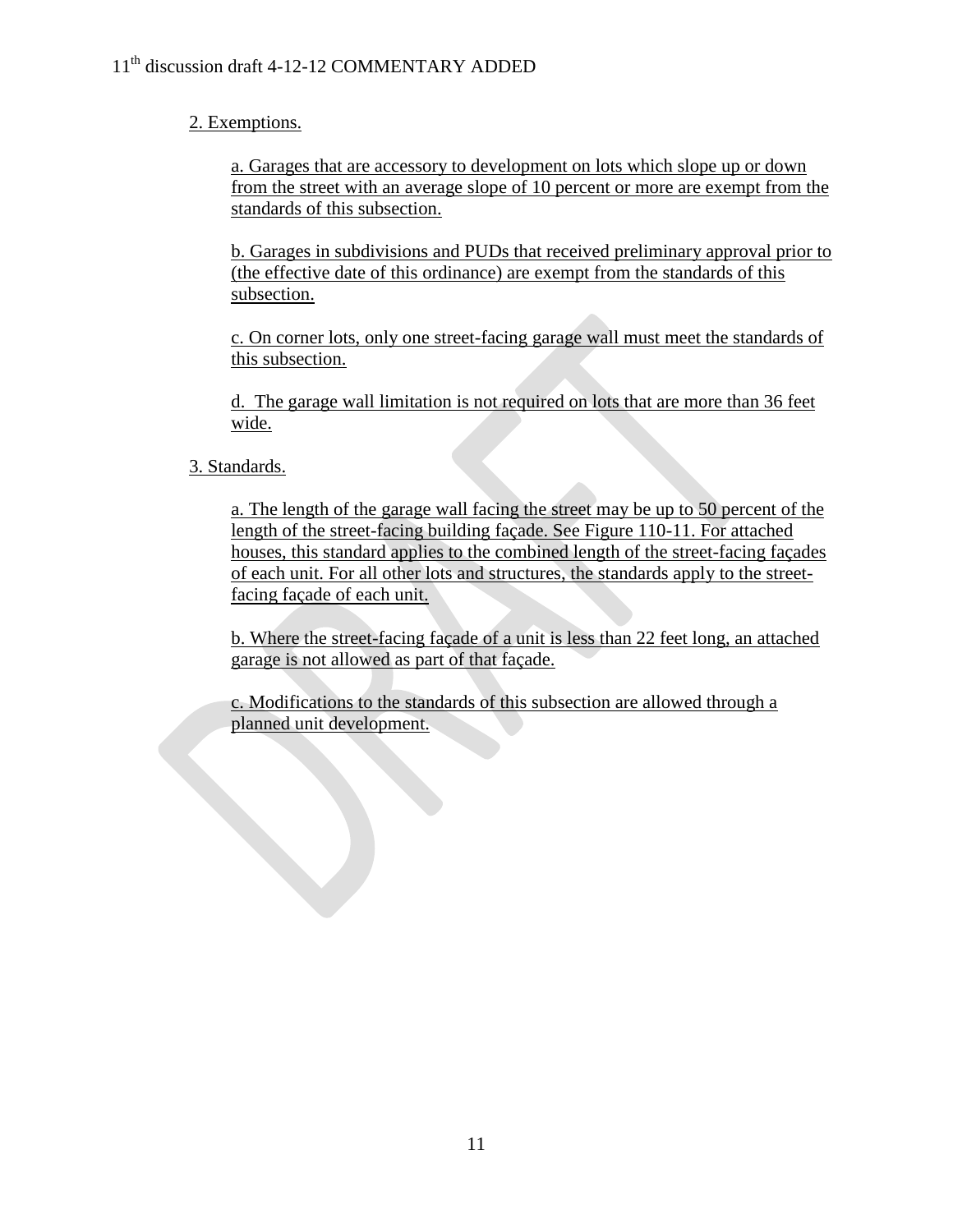

**Figure 110-11** Length of Street-Facing Garage Wall

F. Minimum front lot line. Each lot must have a front lot line that meets the minimum front lot line standard stated in Table 17C.110-3. Lots that do not meet the minimum front lot line standard may be requested through a planned unit development.

G. Minimum lot depth. Each lot must meet the minimum lot depth standard stated in Table 17C.110-3. Lots that do not meet the minimum lot depth standard may be requested through planned unit development.

## **Commentary**

## **Item 3 – Lot Dimension Standards and Purposes**

## **Section 17C.110.208 Lot Dimension Standards**

**Subsection A:** The additional bullet list provides purpose statements for the lot dimension standards of the residential zoning categories. They provide justification for the various standards for the development of residential lots.

**Subsection B and C:** This additional text provides necessary links to the zoning code table that contains the detailed lot dimension standards.

**Subsection D:** This additional text provides necessary links to the zoning code section that requires lot access to be from an alley. This proposed code revision requires access to lots from a public alley if there is one available. There is a link to another part of the zoning code that allows exceptions to this requirement in some cases. One of the purposes of this amendment is to avoid curb cuts through front yards that access parking/garages for houses. Such accesses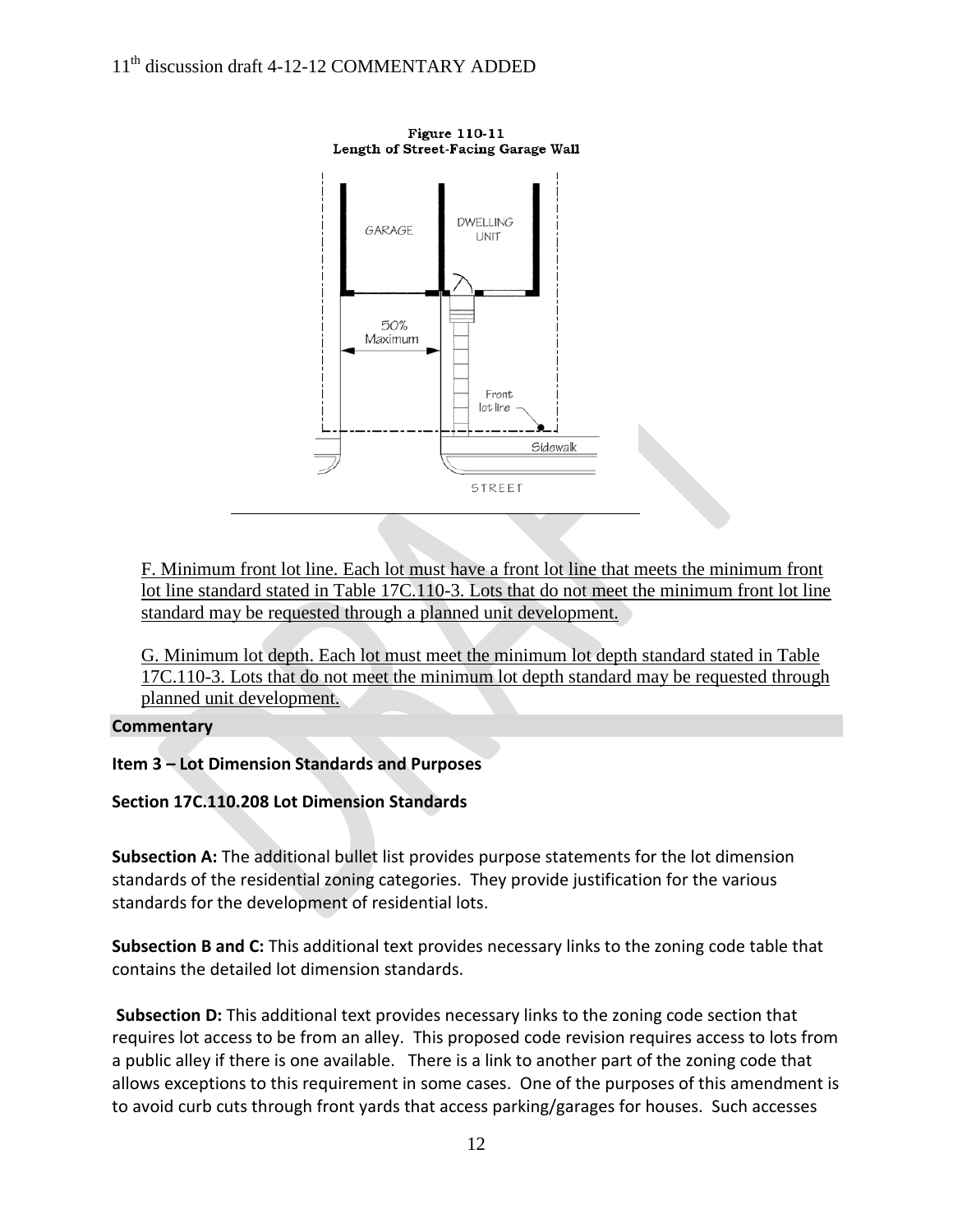are usually out of character with the existing development pattern of a block and frequently create pedestrian safety issues.

**Subsection E:** This additional text limits the width of garage walls facing the street. The purpose is to avoid having the garage wall as the dominant feature of the front of a house. This is especially important for the narrow lots that are proposed to be allowed as a part of these amendments.

**Subsection F and G:** This additional text provides necessary links to the zoning code table that provides the standards for the length of the front lot line and minimum lot depth. Relief from these standards may be granted through the planned unit development process.

# **ITEM 4 - ZONING CODE LANGUAGE**

Language **added** is underlined. Language **deleted** is shown in strikethrough.

| Table 17C.110-3 Development Standards [1] |                              |                                          |               |                              |                              |                             |  |
|-------------------------------------------|------------------------------|------------------------------------------|---------------|------------------------------|------------------------------|-----------------------------|--|
| <b>Standard</b>                           | <b>RA</b>                    | <b>RSF</b>                               | <b>RSF-C</b>  | <b>RTF</b>                   | <b>RMF</b>                   | <b>RHD</b>                  |  |
| <b>Density and Lot Size Standards</b>     |                              |                                          |               |                              |                              |                             |  |
| Density $-$<br>Maximum                    | 4,350<br>(10)<br>units/acre) | 4,350<br>(10)<br>units/acre) units/acre) | 4,350<br>(10) | 2,100<br>(20)<br>units/acre) | 1,450<br>(30)<br>units/acre) |                             |  |
| Density $-$<br>Minimum                    | 11,000<br>(4)<br>units/acre) | 11,000<br>(4)<br>units/acre) units/acre) | 11,000<br>(4) | 4,350<br>(10)<br>units/acre) | 2,900<br>(15)<br>units/acre) | 2,900<br>(15)<br>units/acre |  |
|                                           |                              | <b>Minimum Lot Dimensions</b>            |               |                              |                              |                             |  |
|                                           | <b>R</b> A                   | <b>RSF</b>                               | $RSF-C$       | <b>RTF</b>                   | <b>RMF</b>                   | <b>RHD</b>                  |  |
| Lot Area-<br>Minimum                      | $7,200$ $[2]$                | 4,350[2]                                 |               | $4,350$ $[3]$                | 2,500                        | 2,500                       |  |
| Unit/Area                                 | 1:7,200                      | 4:4,350                                  |               | 1:2,2100                     | 1:1,450                      |                             |  |
| Lot Depth-                                | 80 ft.                       | 80 ft.                                   |               | 80 ft.                       | 80 ft.                       | 80 ft.                      |  |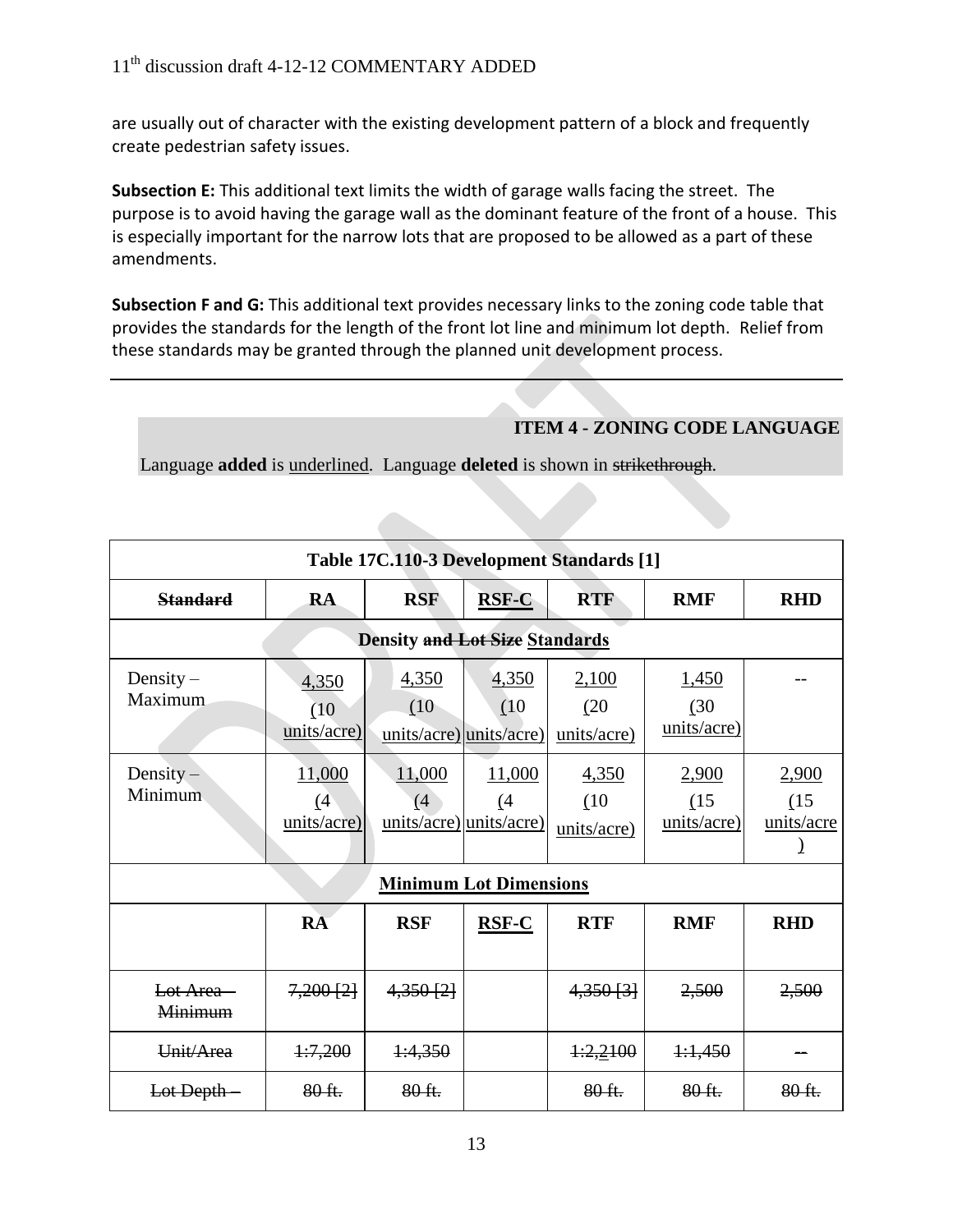| <b>Minimum</b>                                                |                 |               |                           |                                                                           |                                 |                      |
|---------------------------------------------------------------|-----------------|---------------|---------------------------|---------------------------------------------------------------------------|---------------------------------|----------------------|
| Lot Width-<br><b>Minimum</b>                                  | 40 ft.          | 40 ft.        |                           | $40$ ft. $[4]$                                                            | $25$ ft.                        | $25 - ft.$           |
| Lot Frontage                                                  | 40 ft.          | 40 ft.        |                           | $40$ ft. $[4]$                                                            | $25ft.$ [4]                     | 25ft. [4]            |
| <b>Lots to be</b><br>developed with:                          |                 |               |                           |                                                                           |                                 |                      |
| <b>Multi-Dwelling</b><br><b>Structures or</b><br>Development: |                 |               |                           |                                                                           |                                 |                      |
| Minimum Lot Area                                              |                 |               |                           |                                                                           | <u>2,900 sq. ft.</u>            | 2,900 sq. ft.        |
| Minimum Lot<br>Width                                          |                 |               |                           |                                                                           | 25 ft.                          | 25 ft.               |
| Minimum Lot<br>Depth                                          |                 |               |                           |                                                                           | 70 ft.                          | 70 ft.               |
| Minimum Front Lot<br>Line                                     |                 |               |                           |                                                                           | 25 ft.                          | <u>25 ft.</u>        |
| <b>Attached Houses</b>                                        |                 |               |                           |                                                                           |                                 |                      |
| <u>Minimum Lot Area 7,200 sq. ft. 4,350 sq. ft.</u><br>[2]    |                 |               | $3,000$ sq.<br>ft.        |                                                                           | $1,600$ sq. ft. $1,600$ sq. ft. | none                 |
| Minimum Lot<br>Width                                          | 40 ft.          | $40$ ft.      | 36 ft.                    | 36 ft. Or 16<br>ft. with<br>alley<br>parking and<br>no street<br>curb cut | Same                            | Same                 |
| Minimum Lot<br>Depth                                          | 80 ft.          | 80 ft.        | 80 ft.                    | 50 ft.                                                                    | 25 ft.                          | 25 ft.               |
| Minimum Front Lot<br>Line                                     | 40 ft.          | 40 ft.        | 30 ft.                    | Same as lot<br>width                                                      | Same as lot<br>width            | Same as lot<br>width |
| <b>Detached Houses</b>                                        |                 |               |                           |                                                                           |                                 |                      |
| Minimum Lot Area<br>[2]                                       | $7,200$ sq. ft. | 4,350 sq. ft. | $3,000$ sq.<br><u>ft.</u> | 1,800 sq. ft.                                                             | $1,800$ sq. ft.                 | none                 |
| Minimum Lot<br><b>Width</b>                                   | 40 ft.          | 40 ft.        | 36 ft.                    | 36 ft.                                                                    | 25 ft.                          | 25 ft.               |
| Minimum Lot<br>Depth                                          | 80 ft.          | 80 ft.        | 80 ft.                    | 40 ft.                                                                    | <u>25 ft.</u>                   | <u>25 ft.</u>        |
| <b>Minimum Front Lot</b>                                      | 40 ft.          | 40 ft.        | 30 ft.                    | 30 ft.                                                                    | 25 ft.                          | 25 ft.               |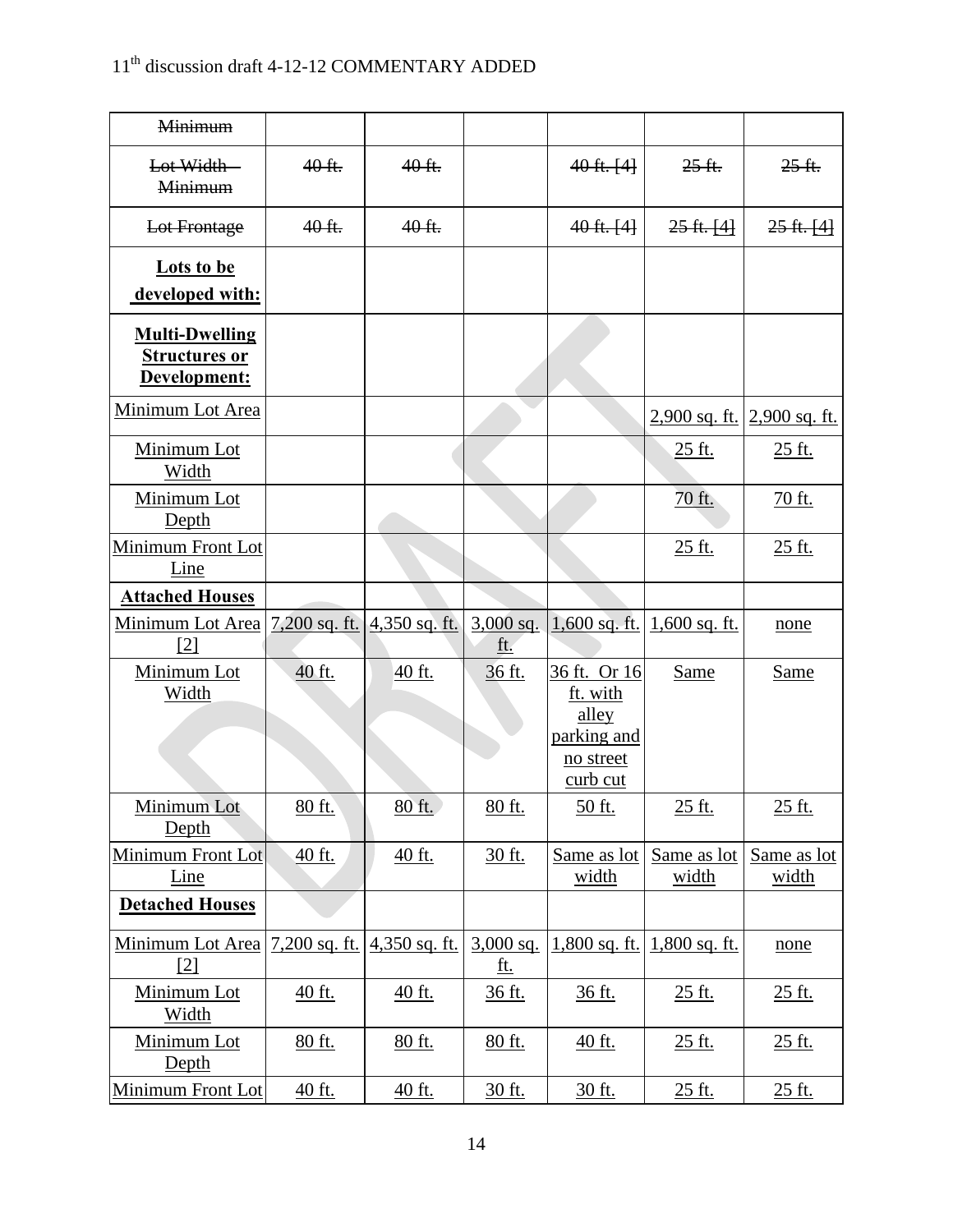| Line                            |                          |                                                                  |                          |                   |                                                       |            |  |  |
|---------------------------------|--------------------------|------------------------------------------------------------------|--------------------------|-------------------|-------------------------------------------------------|------------|--|--|
| <b>Duplexes</b>                 |                          |                                                                  |                          |                   |                                                       |            |  |  |
| Minimum Lot Area                |                          |                                                                  |                          |                   | $\frac{4,200 \text{ sq. ft.}}{2,900 \text{ sq. ft.}}$ | none       |  |  |
| Minimum Lot<br>Width            |                          |                                                                  |                          | 25 ft.            | <u>25 ft.</u>                                         | 25 ft.     |  |  |
| Minimum Lot<br>Depth            |                          |                                                                  |                          | 40 ft.            | 40 ft.                                                | 25 ft.     |  |  |
| Minimum Front Lot<br>Line       |                          |                                                                  |                          | 25 ft.            | 25 ft.                                                | 25 ft.     |  |  |
|                                 |                          |                                                                  |                          |                   |                                                       |            |  |  |
|                                 |                          |                                                                  |                          |                   |                                                       |            |  |  |
|                                 |                          |                                                                  |                          |                   |                                                       |            |  |  |
|                                 |                          |                                                                  |                          |                   |                                                       |            |  |  |
|                                 | <b>RA</b>                | <b>RSF</b>                                                       | <b>RSF-C</b>             | <b>RTF</b>        | <b>RMF</b>                                            | <b>RHD</b> |  |  |
|                                 |                          |                                                                  |                          |                   |                                                       |            |  |  |
|                                 | <b>Primary Structure</b> |                                                                  |                          |                   |                                                       |            |  |  |
|                                 |                          | <b>Maximum Building Coverage</b>                                 |                          |                   |                                                       |            |  |  |
| Lots 5,000 sq. ft.              | 40%                      | 40%                                                              | 2,250                    | 40%               | 50%                                                   | 60%        |  |  |
| or larger                       |                          | $2,250$ sq.                                                      | <u>sq. ft.</u><br>$+35%$ | $2,250$ sq.       |                                                       |            |  |  |
|                                 |                          | ft. $+35%$<br>for                                                | $\underline{\text{for}}$ | ft. $+35%$<br>for |                                                       |            |  |  |
|                                 |                          | portion of                                                       | portion                  | portion of        |                                                       |            |  |  |
|                                 |                          | lot over                                                         | of lot                   | lot over          |                                                       |            |  |  |
|                                 |                          | $5,000$ sq.                                                      | <u>over</u><br>5,000     | $5,000$ sq.       |                                                       |            |  |  |
|                                 |                          | <u>ft.</u>                                                       | <u>sq. ft.</u>           | <u>ft.</u>        |                                                       |            |  |  |
| Lots 3,000-4,999<br>sq. ft.     |                          | 1,500 sq. ft. $+ 37.5\%$ (for portion of lot over 3,000 sq. ft.) |                          |                   |                                                       |            |  |  |
| Lots less than<br>3,000 sq. ft. | 50%                      |                                                                  |                          |                   |                                                       |            |  |  |
|                                 |                          |                                                                  | <b>Building Height</b>   |                   |                                                       |            |  |  |
| Maximum Roof<br>Height [6]      | 35 ft.                   | 35 ft.                                                           | 35 ft.                   | 35 ft.            | 35 ft. [7]                                            | 35 ft. [7] |  |  |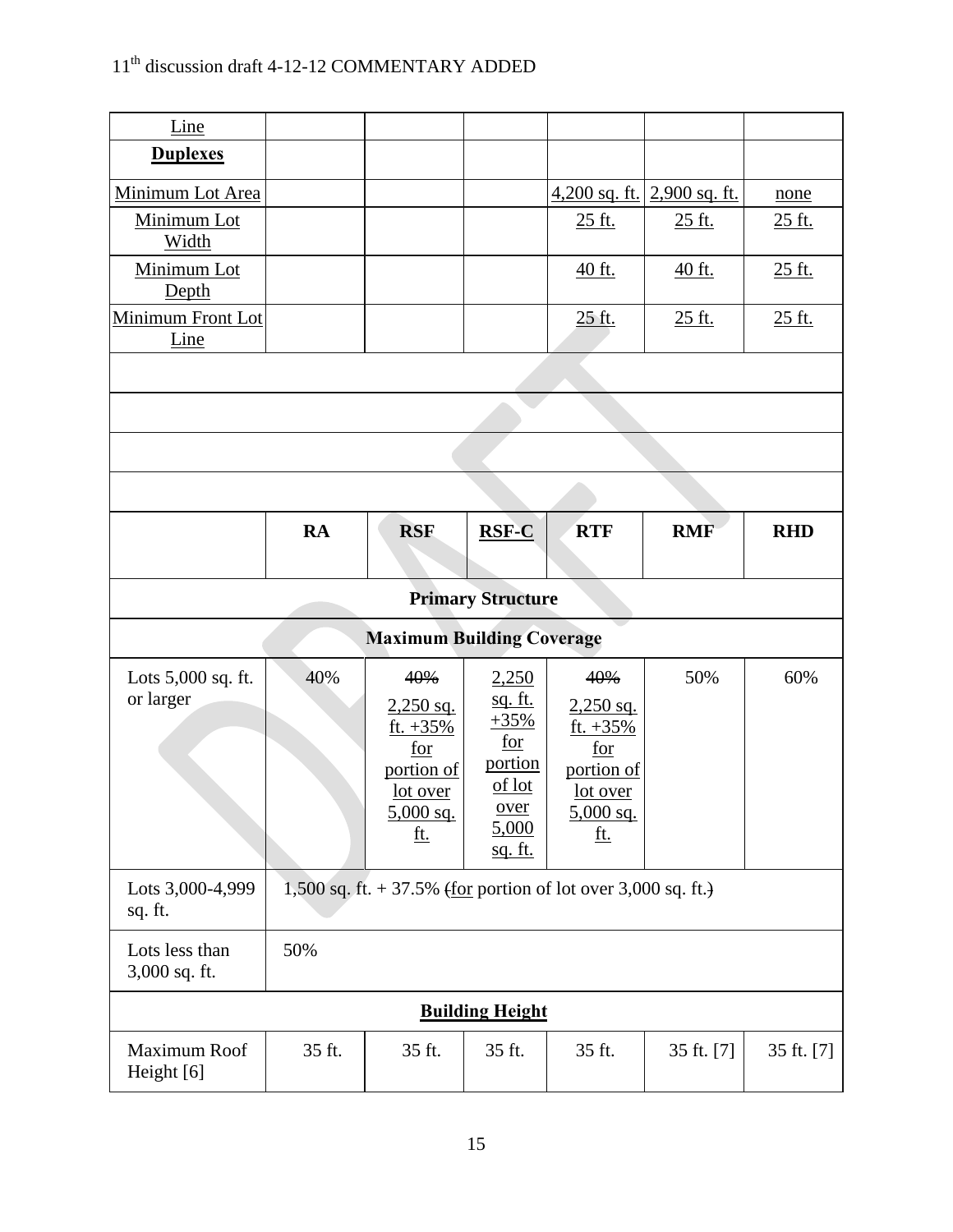| Maximum Wall<br>Height                                                              | 25 ft.                        | 25 ft.      | 25 ft.                                | 25 ft.                    | 30 ft. [7]                |              |  |  |  |
|-------------------------------------------------------------------------------------|-------------------------------|-------------|---------------------------------------|---------------------------|---------------------------|--------------|--|--|--|
|                                                                                     | <b>Floor Area Ratio (FAR)</b> |             |                                       |                           |                           |              |  |  |  |
| FAR Staff note:<br>See commentary<br>below for<br>discussion of<br>floor area ratio | 0.5                           | 0.5         | $0.5$ [5]                             | $0.5$ [5]                 |                           |              |  |  |  |
|                                                                                     | <b>Setbacks</b>               |             |                                       |                           |                           |              |  |  |  |
| Front Setback [8]<br>[9]                                                            | 15 ft.                        | 15 ft.      | 15 ft.                                | 15 ft.                    | 15 ft.                    | 15 ft.       |  |  |  |
| Side Lot Line<br>Setback - Lot<br>width more than<br>40 ft. or wider                | 5 ft.                         |             |                                       |                           |                           |              |  |  |  |
| Side Lot Line<br>Setback - Lot<br>width less than 40<br>ft. or less                 | 3 ft.                         |             |                                       |                           |                           |              |  |  |  |
| <b>Street Side Lot</b><br>Line Setback [8]                                          | 5 ft.                         |             |                                       |                           |                           |              |  |  |  |
| Rear Setback [10]<br>$[11]$                                                         | 25 ft.                        | 25 ft.      | 15 ft.                                | 15.25 ft.                 | 10 ft.                    | 10 ft.       |  |  |  |
|                                                                                     |                               |             | <b>Required Outdoor Area</b>          |                           |                           |              |  |  |  |
| <b>Required Outdoor</b><br>Area for attached<br>and detached                        | 250 sq. ft.                   | 250 sq. ft. | 250 sq. ft.                           | 250 sq. ft.               | 200 sq. ft.               | 48 sq. ft.   |  |  |  |
| houses<br>Minimum<br>dimension (See<br>17C.110.223)                                 | 12 ft. x 12<br><u>ft.</u>     | <u>ft.</u>  | 12 ft. x 12 12 ft. x 12<br><u>ft.</u> | 12 ft. x 12<br><u>ft.</u> | 10 ft. x 10<br><u>ft.</u> | 7 ft x 7 ft. |  |  |  |
|                                                                                     |                               |             | <b>Accessory Structures</b>           |                           |                           |              |  |  |  |
| Maximum Roof<br>Height                                                              | 30 ft.                        | 20 ft.      | 20 ft.                                | 20 ft.                    | 35 ft.                    | 35 ft.       |  |  |  |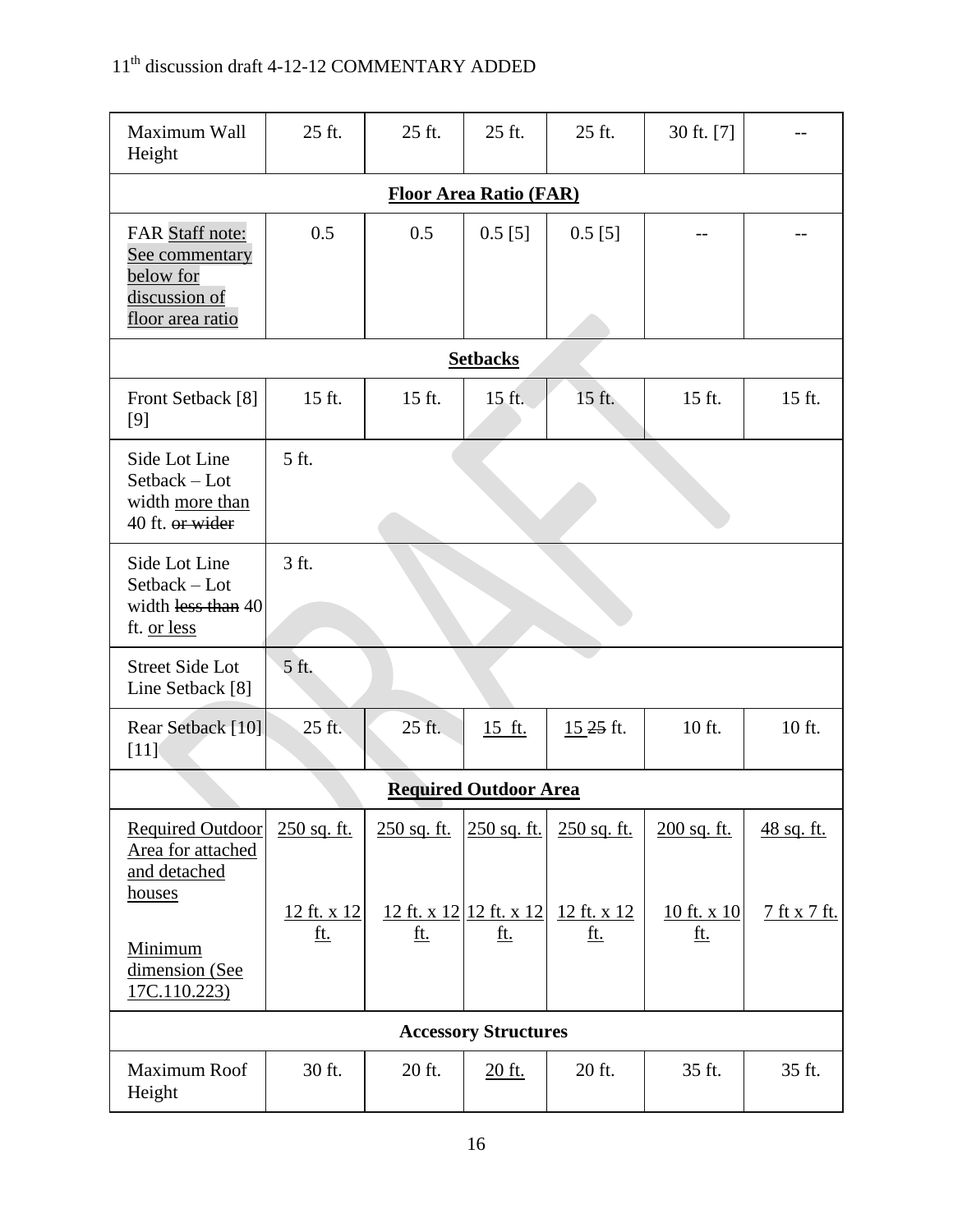| Maximum Wall<br>Height                                              | 30 ft.                                                                                                 | 15 ft. | 15 ft. | 15 ft. | 35 ft.                      | 35 ft.                      |
|---------------------------------------------------------------------|--------------------------------------------------------------------------------------------------------|--------|--------|--------|-----------------------------|-----------------------------|
| Maximum<br>Coverage [12]                                            | 20%                                                                                                    | 15%    | 15%    | 15%    | See<br>Primary<br>Structure | See<br>Primary<br>Structure |
| <b>Front Setback</b>                                                | 20 ft. (Staff note: See commentary below for discussion of front setback for<br>accessory structures.) |        |        |        |                             |                             |
| Side Lot Line<br>$Setback - Lot$<br>width 40 ft. or<br>wider $[13]$ | 5 ft.                                                                                                  |        |        |        |                             |                             |
| Side Lot Line<br>Setback - Lot<br>width less than 40<br>ft. $[13]$  | 3 ft.                                                                                                  |        |        |        |                             |                             |
| <b>Street Side Lot</b><br>Line $[14]$                               | 20 ft.                                                                                                 |        |        |        |                             |                             |
| Rear [13]                                                           | 5 ft.                                                                                                  |        |        |        |                             |                             |
| Rear with Alley                                                     | $0$ ft.                                                                                                |        |        |        |                             |                             |

Notes:

-- No requirement

[1] Plan district overlay zone or SMC 17C.110.300, Alternative Residential Development, may supersede these standards.

[2] Lots created through subdivision in the RA, RSF and the RSF-C zones are subject to the lot size transition requirements of SMC 17C.110.200(C).

[3] Minimum lot size may be reduced to two thousand five hundred square feet for attached housing development only.

[4] Minimum lot width and frontage may be reduced to twenty-five feet for attached housing development only.

[5] FAR may be increased to 0.65 for attached housing development only.

[6] No structure located in the rear yard may exceed seventeen feet in height.

[7] Base zone height may be modified according to SMC 17C.110.215, Height.

[8] Attached garage or carport entrance on a street is required to be setback twenty feet from the property line.

[9] See SMC 17C.110.220(D)(1), setbacks regarding the use of front yard averaging.

[10] See SMC 17C.110.220(D)(2), setbacks regarding reduction in the rear yard setback.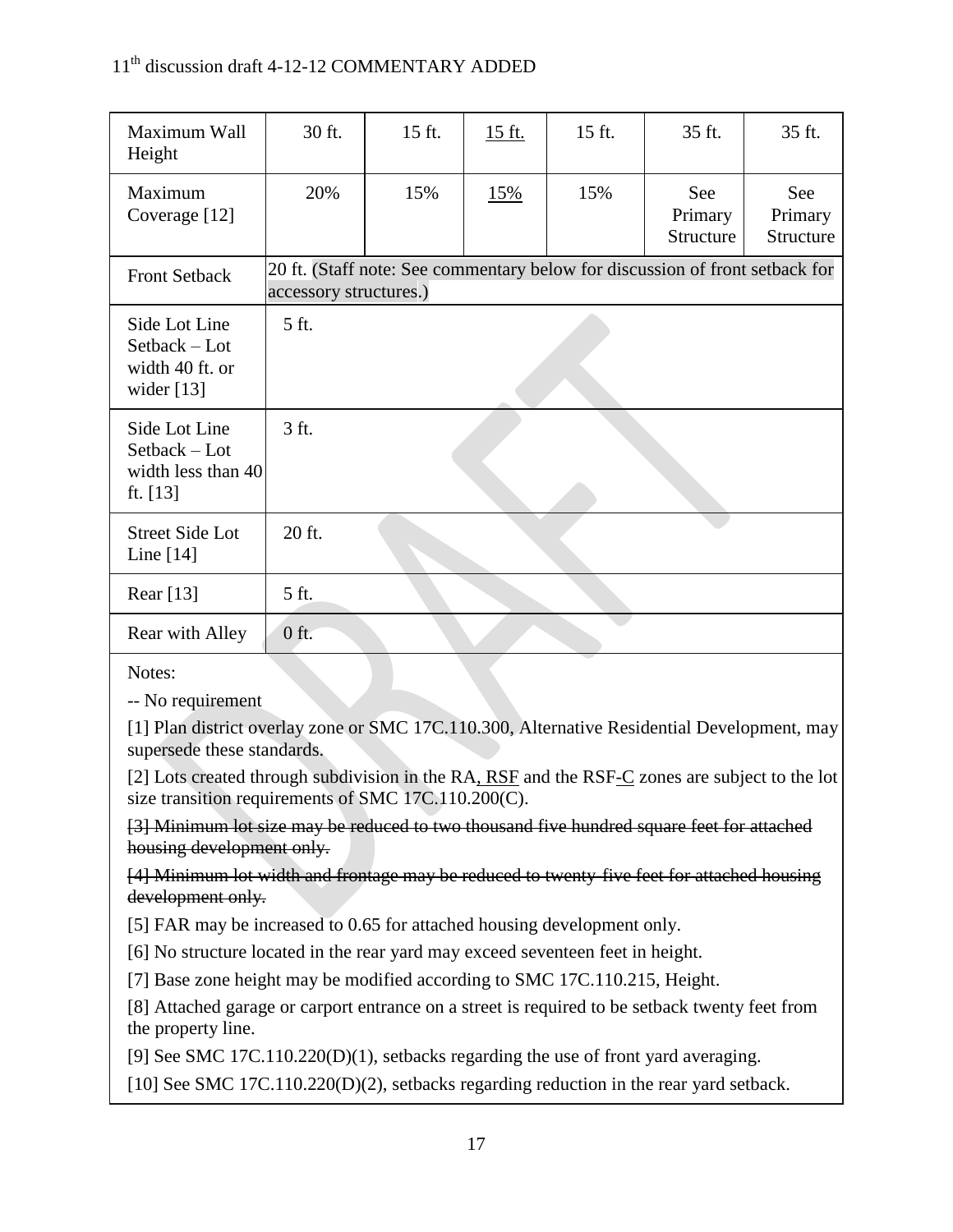[11] Attached garages may be built to five feet from the rear property line except, as specified in SMC 17C.110.225(C)(6)(b), but cannot contain any living space.

[12] Maximum site coverage for accessory structures is counted as part of the maximum site coverage of the base zone.

[13] Setback for a detached accessory structure may be reduced to zero feet with a signed waiver from the neighboring property owner, except, as specified in SMC  $17C.110.225(C)(5)(b)$ .

[14] The setback for a covered accessory structure may be reduced to five feet from the property line.

## **Commentary**

## **Item 4 – Table 17C.110-3 Development Standards**

**Density – Maximum** – A number is added for each zoning category that provides the amount that the site area is divided by to identify the maximum number of dwelling units allowed on a site. This provides a clearer way to define maximum allowed density. To determine the maximum density allowed on a site in the RSF zone with an area of 17,400 square feet, 17,400 is divided by 4,350, resulting in a maximum of 4 units. The maximum density of the various residential zoning categories is required to be consistent with the land use plan map designation of the Comprehensive Plan.

**Density – Minimum** - A number is added for each zoning category that provides the amount that the site area is divided by to identify the minimum number of dwelling units required on a site. This works in the same way as the maximum density, but it is used to determine the minimum density.

**Lots to be developed with:** The table has been modified to address the various types of housing that are allowed and the lot size, width and depth for each type of unit.

**Lot Area, Width, and Depth:** Changes are proposed to these standards in order to allow the development of smaller lots while maintaining compliance with the minimum and maximum density standards of the underlying zoning category.

**Maximum building coverage** – Task Force discussed changing the lot coverage standard. The existing formula drops lot coverage by about 5% when lot size exceeds 5,000 square feet. Amendment allows more building coverage for lots between 5,000 and 10,000 sq. ft.

**Floor Area Ratio** – Task Force discussed whether the FAR standard was necessary with lot coverage and other code standards.

**Front Setback** – Task Force discussed reducing the setback requirement for accessory structures to 18 feet.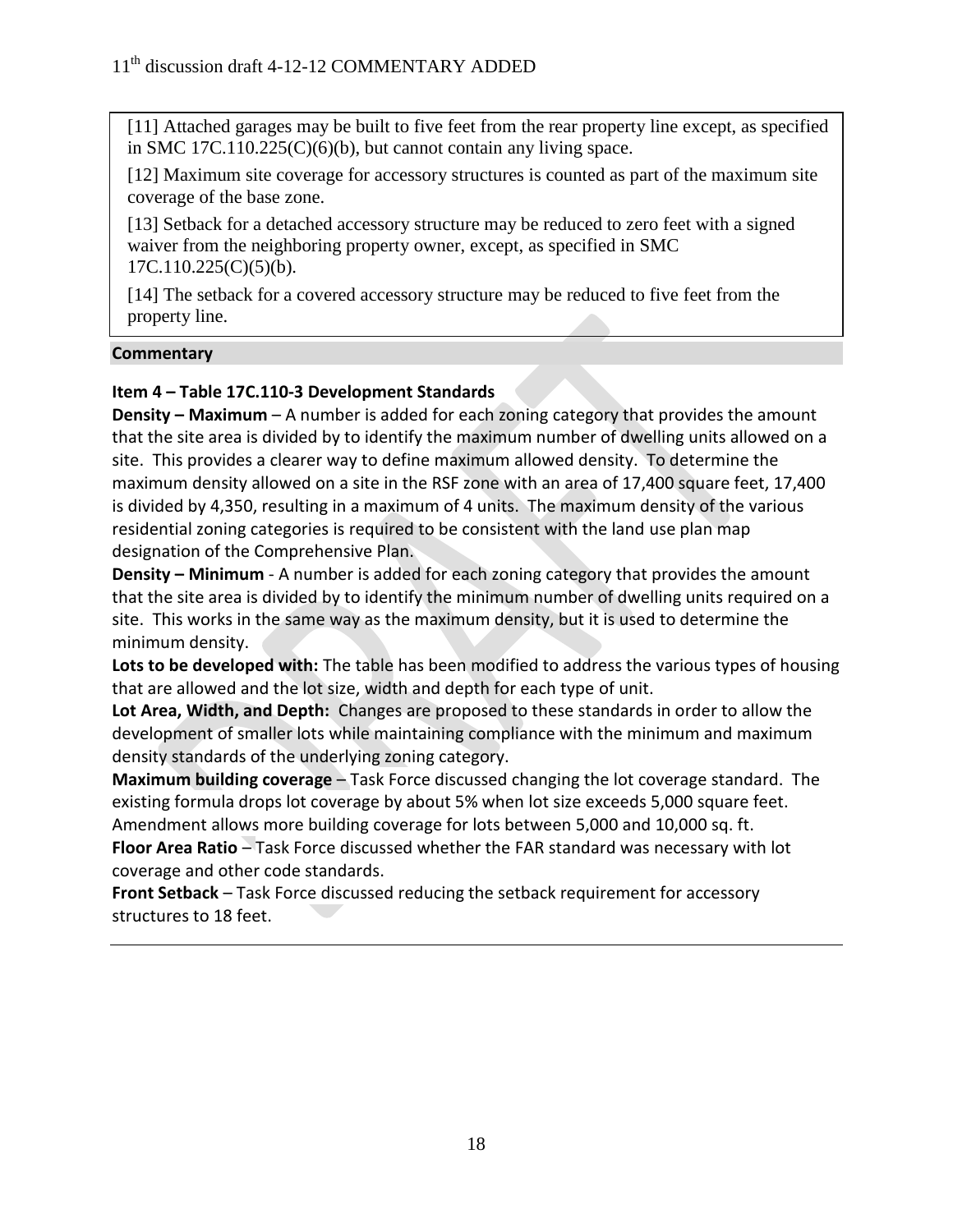## **ITEM 5 - ZONING CODE LANGUAGE**

#### Language **added** is underlined. Language **deleted** is shown in strikethrough.

#### **Section 17C.110.220 Setbacks**

A. Purpose.

The setback standards for primary and accessory structures serve several purposes. They maintain light, air, separation for fire protection, and access for fire fighting. They reflect the general building scale and placement of houses in the City's neighborhoods. They promote options for privacy for neighboring properties. They provide adequate flexibility to site a building so that it may be compatible with the neighborhood, fit the topography of the site, allow for required outdoor areas, and allow for architectural diversity. They provide room for a car to park in front of a garage door without overhanging the street or sidewalk, and they enhance driver visibility when backing onto the street.

B. Required Setbacks.

The required setbacks for primary and accessory structures are stated in Table 17C.110-3. Other setbacks may apply to specific types of development or situations. Setbacks for parking areas are stated in chapter 17C.230 SMC, Parking and Loading.

C. Extensions into Required Building Setbacks.

1. Minor features of a structure such as eaves, awnings, chimneys, fire escapes, bay windows and uncovered balconies may extend into a required building setback up to twenty-four inches. Bays and bay windows extending into the setback also must meet the following requirements:

- a. Each bay and bay window may be up to twelve feet long, but the total area of all bays and bay windows on a building facade cannot be more than thirty percent of the area of the facade.
- b. Bays and bay windows must cantilever beyond the foundation of the building; and
- c. The bay may not include any doors.

2 . Accessory Structures.

The setback standards for accessory structures are stated in Table 17C.110-3. Fences are addressed in SMC 17C.110.230. Detached accessory dwelling units are addressed in chapter 17C.300 SMC, Accessory Dwelling Units. Signs are addressed in chapter 11.17 SMC, Signs.

D. Exceptions to the Required Setbacks.

1. Setback Averaging.

The front building setback is as provided in Table 17C.110-3 fifteen feet, unless there exists residence on both sides of the subject property; or in the case of a corner lot the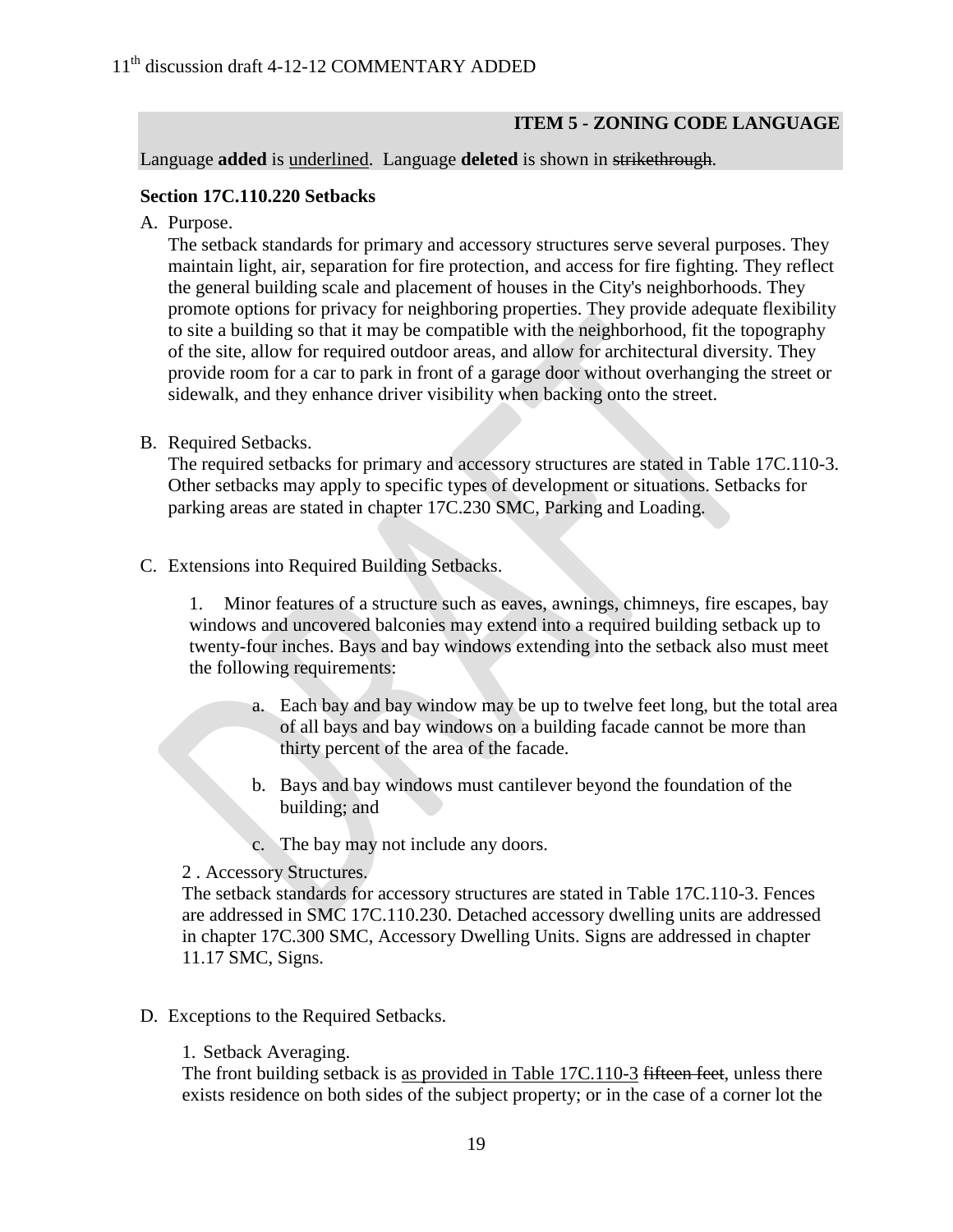lot to side in the same block. In this case, the setback is based on the average of the respective setbacks on the two adjoining lots, or one side of a corner lot. If one of the adjoining lots is vacant, the setback for the adjoining vacant lot for purposes of averaging is presumed to be as provided in Table 17C.110-3 fifteen feet. The setback based on averaging shall not be greater than twenty feet.

2. The rear yard of a lot established as of May 27, 1929, may be reduced to provide a building depth of thirty feet.

3. Split Zoning.

Where a site is split between more than one zone and a building is proposed that will cross an internal lot line that is also a zoning line, no setbacks are required from that lot line.



## 4. Setback – Corner Lot Subdivisions.

a. The planning director upon an application for a building permit, a subdivision, short subdivision, or a boundary line adjustment determines the building setback requirements for lots resulting from a corner lot subdivision. The determination of required building setbacks is based on:

- i. the purposes of the various setback requirements with respect to neighboring improvements, including setback averaging,
- ii. the platting pattern in the block,

iii. the designation of front yards on the plat, if any

b. In general, the building setbacks for the lots that are created through a subdivision, short subdivision, or a boundary line adjustment shall remain consistent with building setbacks as required prior to the corner lot subdivision. The figures below will be used to guide the planning director decision.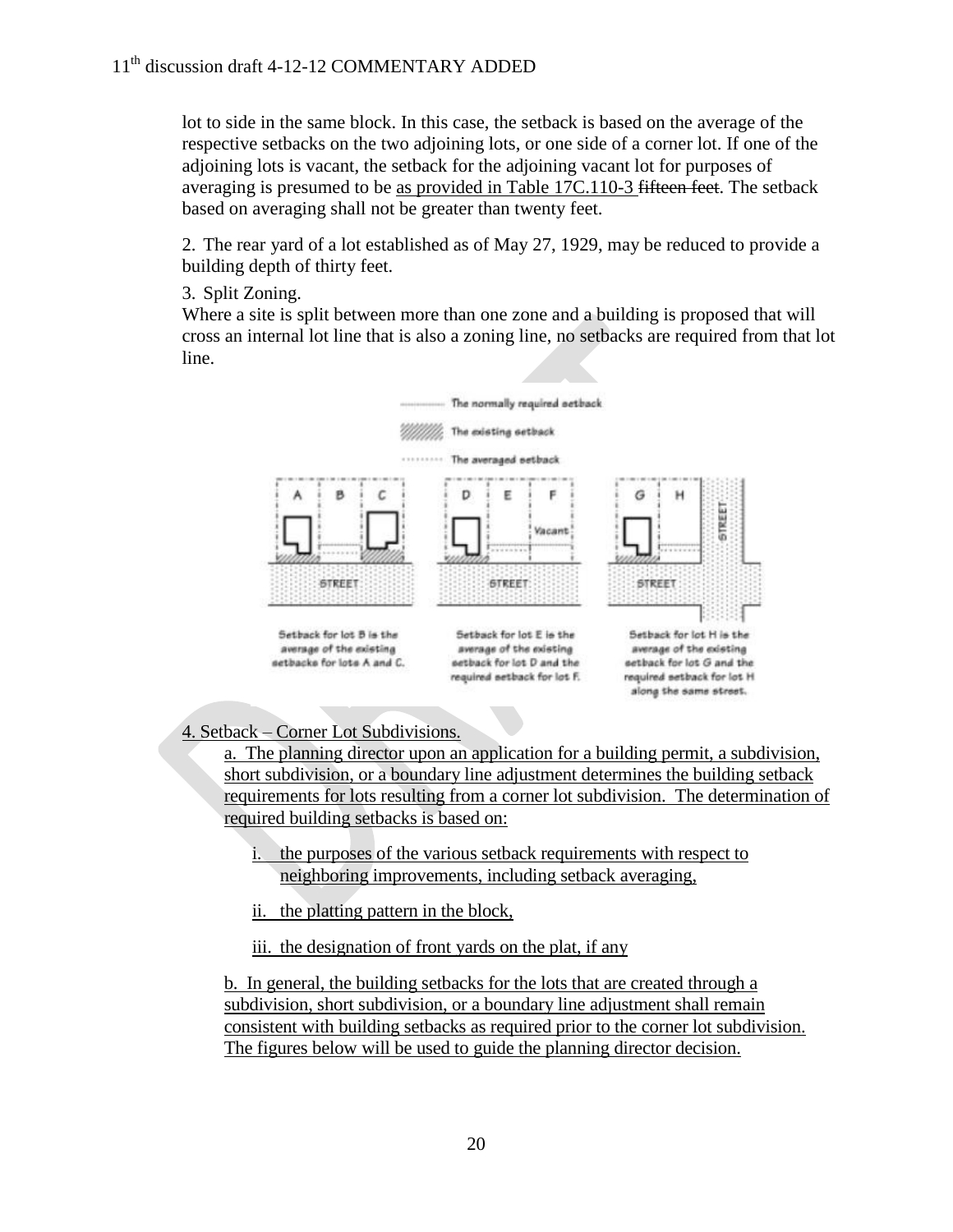

#### **Commentary**

## **Item 5 – Setback Averaging and Setback – Corner Lot Subdivisions**

#### **Section 17C.110.220.D.1. Exceptions to the Required Setbacks**

This amendment provides a link to the table that provides all of the dimensional standards for the Residential zones.

#### **Section 17C.110.220.D.4. Setback – Corner Lot Subdivisions**

This amendment provides the ability to subdivide corner lots while maintaining the existing building setbacks standards of the pre-existing platted lots. This will improve the compatibility of infill development with existing development. It will also allow improved development opportunities on lots created through subdivision of a corner lot, especially in the RHD zoning category.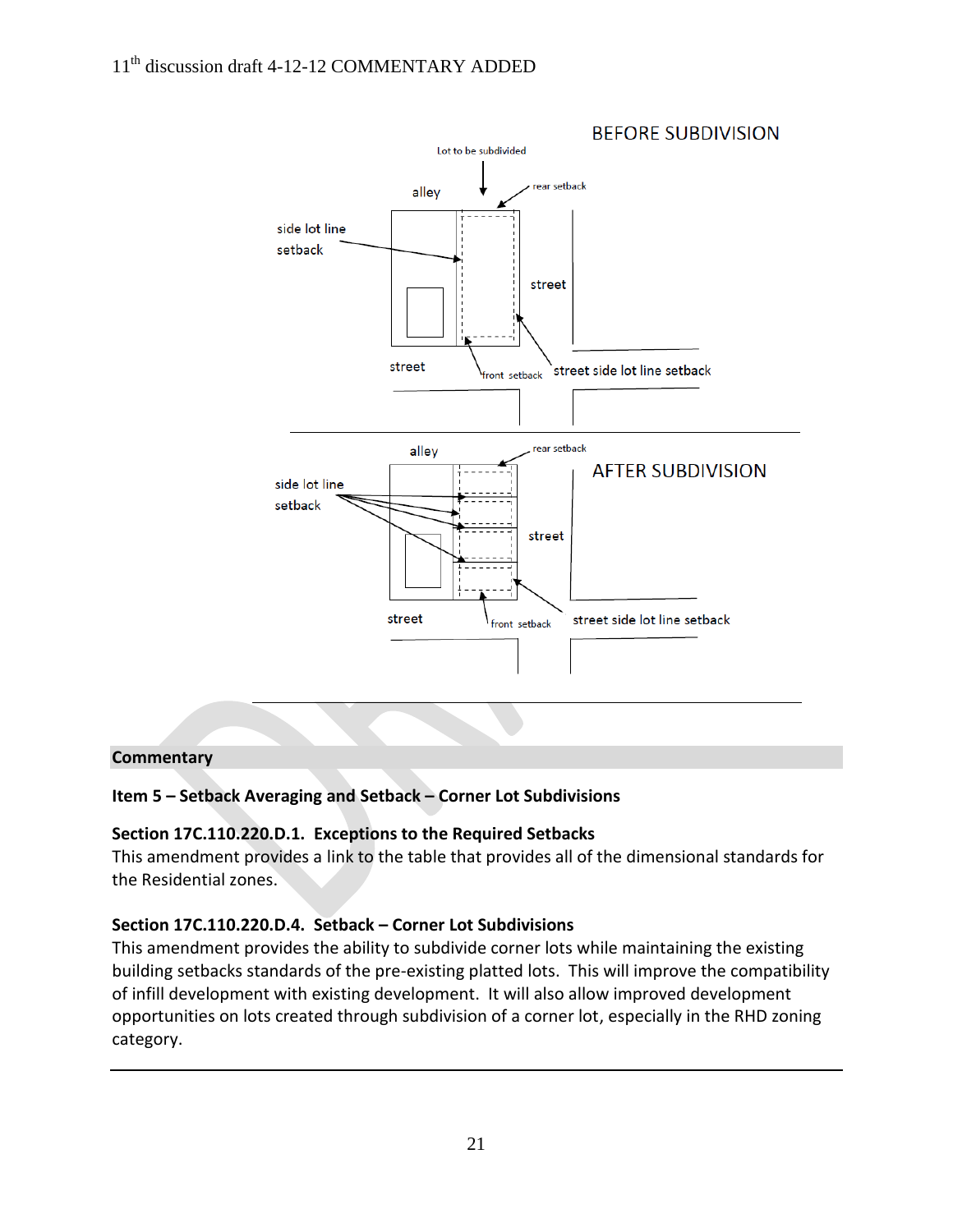# **ITEM 6 - ZONING CODE LANGUAGE**

Language **added** is underlined. Language **deleted** is shown in strikethrough.

## **Section 17C.110.223 Required Outdoor Areas**

A. Purpose.

The required outdoor areas standards assure opportunities in the Residential zones for outdoor relaxation or recreation. The standards work with the maximum building coverage standards to ensure that some of the land not covered by buildings is of an adequate size and shape to be usable for outdoor recreation or relaxation. The location requirements provide options for private or semiprivate areas. The requirement of a required outdoor area serves in lieu of a large rear setback requirement and is an important aspect in addressing the livability of a residential structure.

## B. Required outdoor area sizes.

The minimum sizes of required outdoor areas per dwelling unit are stated in Table 17C.110- 3. The shape of the outdoor area must be such that a square of the stated dimension will fit entirely in the outdoor area.

## C. Requirements.

1. The required outdoor area must be a contiguous area and may be on the ground or above ground.

2. The area must be surfaced with lawn, pavers, decking, or sport court paving which allows the area to be used for recreational purposes. User amenities, such as tables, benches, trees, planter boxes, garden plots, drinking fountains, spas, or pools may be placed in the outdoor area. It may be covered, such as a covered patio, but it may not be fully enclosed area.

## **Commentary**

## **Item 6 – Required Outdoor Areas**

## **Section 17C.110.223**

This amendment requires the provision of outdoor areas for attached and detached housing units. The standards for multifamily dwelling units are provided in SMC 17C.110.420. The purpose statement provides the justification for these standards.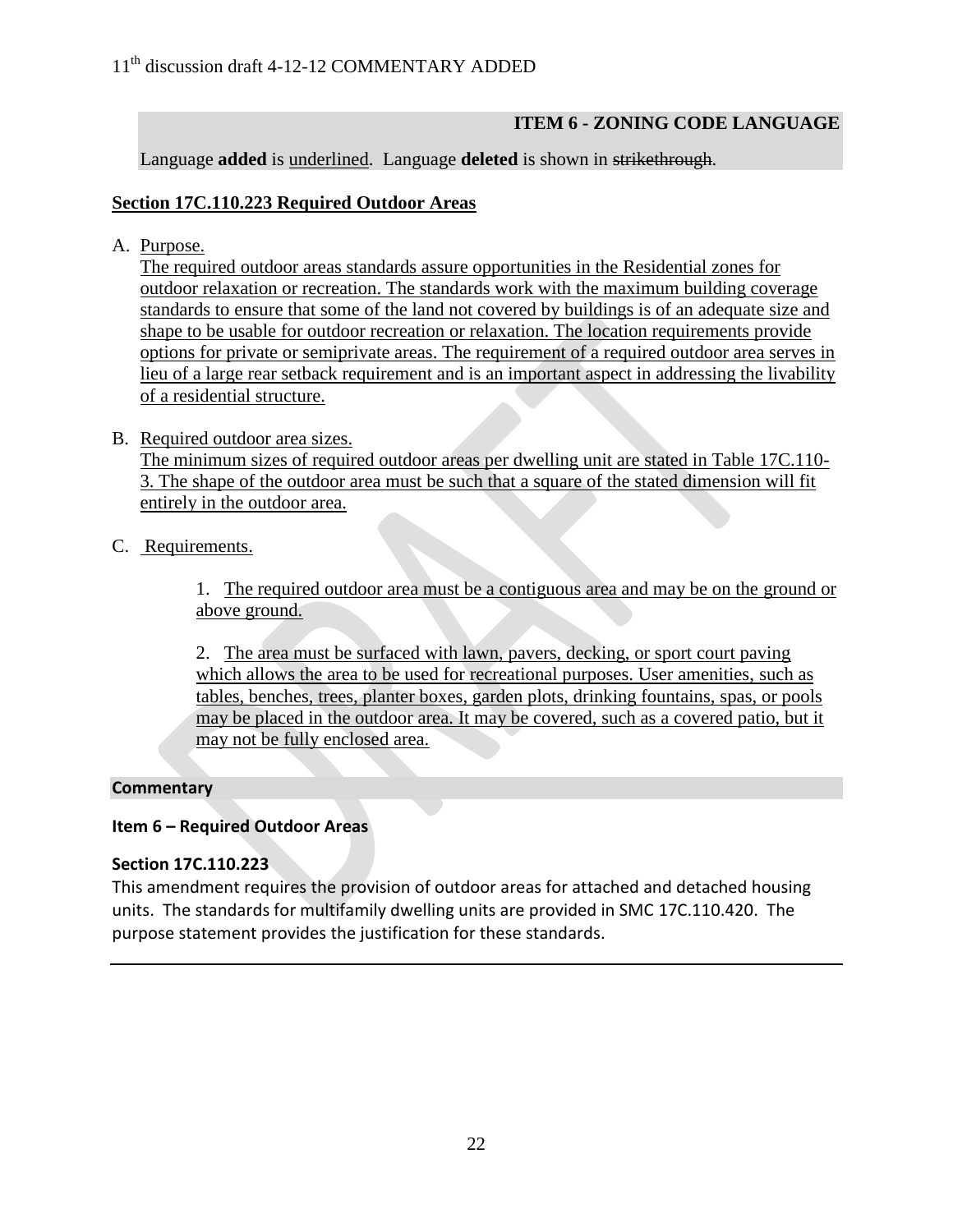## **ITEM 7 - ZONING CODE LANGUAGE**

#### Language **added** is underlined. Language **deleted** is shown in strikethrough.

#### **Section 17C.110.245 Parking and Loading**

- A. The standards pertaining to the minimum required and maximum allowed number of auto parking spaces, minimum required number of bicycle parking spaces, parking lot placement, parking lot setbacks and internal parking lot pedestrian connections are stated in chapter 17C.230 SMC, Parking and Loading.
- B. Access to Parking.

1. Vehicular access to parking from an improved street, alley or easement is required if parking is required pursuant to chapter 17C.230 SMC, Parking and Loading.

2. Access to parking is permitted through a required front or street side lot line setback only if the planning director determines that one of the following conditions exists:

a. There is no alley in common usage that currently provides access to parking on the lot or to parking on adjacent lots in the same block; or (Staff note: See commentary below for discussion of access to parking.)

b. Existing topography does not permit alley access; or

c. A portion of the alley abuts a nonresidential zone; or

d. The alley is used for loading or unloading by an existing nonresidential use; or

e. Due to the relationship of the alley to the street system, use of the alley for parking access would create a significant safety hazard.

#### **Commentary**

**Item 7 – Parking** 

#### **Section 17C.110.245.B Access to Parking**

This proposed code revision requires access to lots from a public alley if there is one available. It also covers the exceptions to this requirement. Task Force discussed how this provision would be applied in situations where an alley is unimproved and where existing houses have driveways accessing the fronting street. The term "common usage" would allow some flexibility in the application of this requirement. If the alley doesn't provide suitable access and is not "commonly" used, there is the ability to approve access through a required front or street side lot line setback. The Task Force also had questions about paving of unpaved alleys.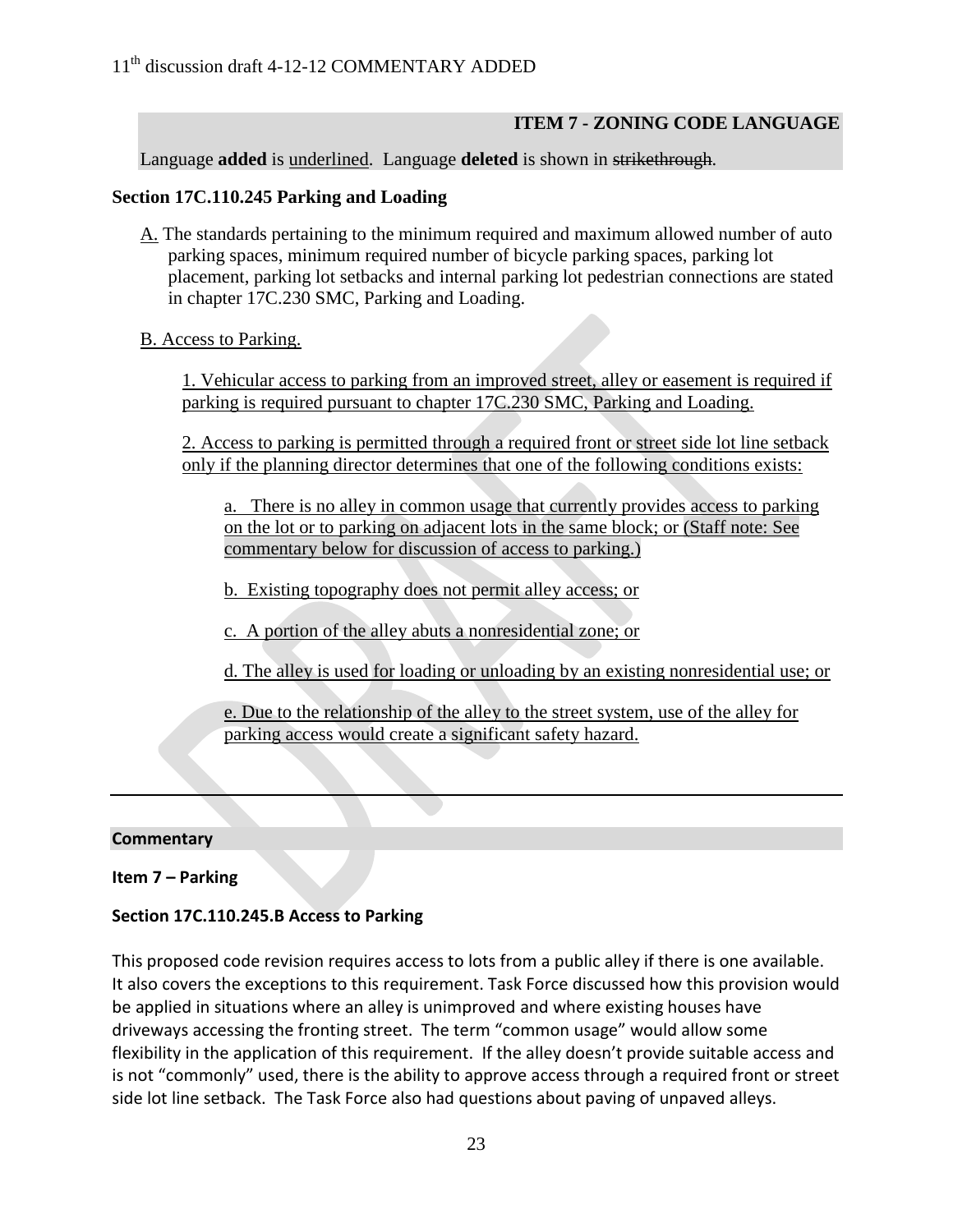Provided that stormwater runoff is adequately addressed, the city does allow alleys to be graded and paved wholly or partially. If they are paved, alleys need to meet city design standards.

#### **ITEM 8 - ZONING CODE LANGUAGE**

Language **added** is underlined. Language **deleted** is shown in strikethrough.

#### **Title 17C Land Use Standards**

#### **Chapter 17C.110 Residential Zones**

#### **Section 17C.110.300 Alternative Residential Development**

A. Purpose.

The alternative development options allow for variety in housing while maintaining the overall character of a residential neighborhood. These options offer several public benefits. They allow development that is more diverse in size and type, allows for more opportunities for affordable housing and efficiency of city services.

B. General Requirements.

The alternative development options listed in this section are allowed as permitted uses unless specifically stated otherwise. The project must comply with all of the applicable development standards of this section. The project must also conform to all other development standards of the base zone unless those standards are superseded by the standards in this section.

#### **Section 17C.110.310 Attached Housing, detached houses on lots less than 40 feet wide and duplexes**

A. Purpose.

Attached housing, detached houses on narrow lots and duplexes allows for energy-conserving housing and a more efficient use of land. See definition of attached housing under chapter 17A.020 SMC.



B. Qualifying Situations.

Sites located in the RSF through the RHD zones. All lots must be under the same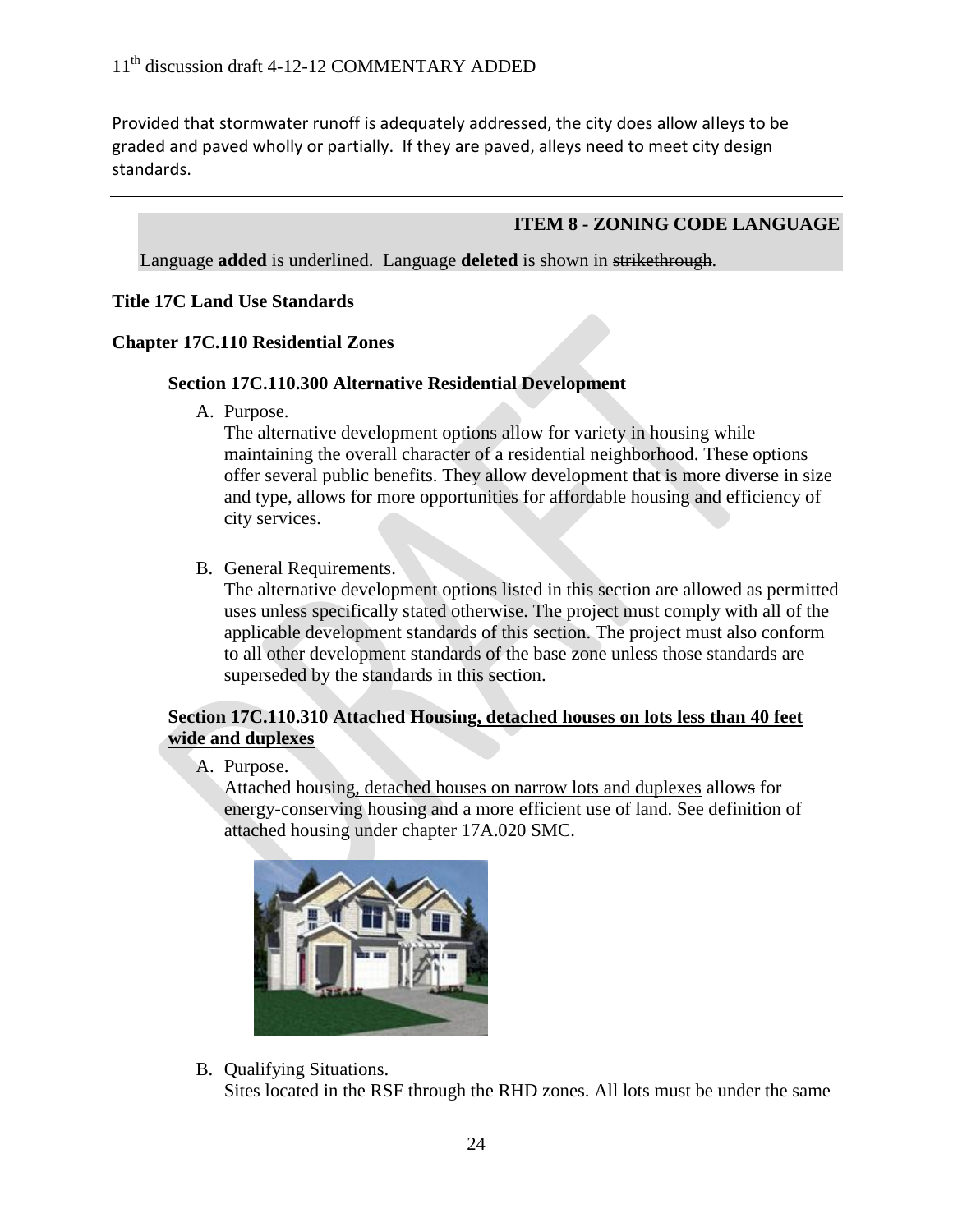ownership or a signed and recorded agreement to participate in an attached housing development must be submitted to the City by all property owners at the time of building permit application.

C. Lot Dimensions Development Standards.

Each attached house must be on a lot that complies with the lot dimension development standards in the base zone as provided in Table 17C.110-3, except in the RTF zone the minimum lot size may be reduced to two thousand five hundred square feet and the minimum lot width may be reduced to twenty-five feet.

- D. Building Setbacks for attached housing.
	- 1. Interior Lots.

On interior lots, the side building setback on the side containing the common wall is reduced to zero. The side-building setbacks on the side opposite the common wall must be double the side setback standard of the base zone.

2. Corner Lots.

On corner lots, either the rear setback or nonstreet side setback may be reduced to zero. However, the remaining street side lot line setback must comply with the requirements for a standard side or rear setback. See Figure 17C.110-A.



#### E. FAR.

The FAR for attached housing is as required in the base zone, except in the RTF zone it is  $0.65$ .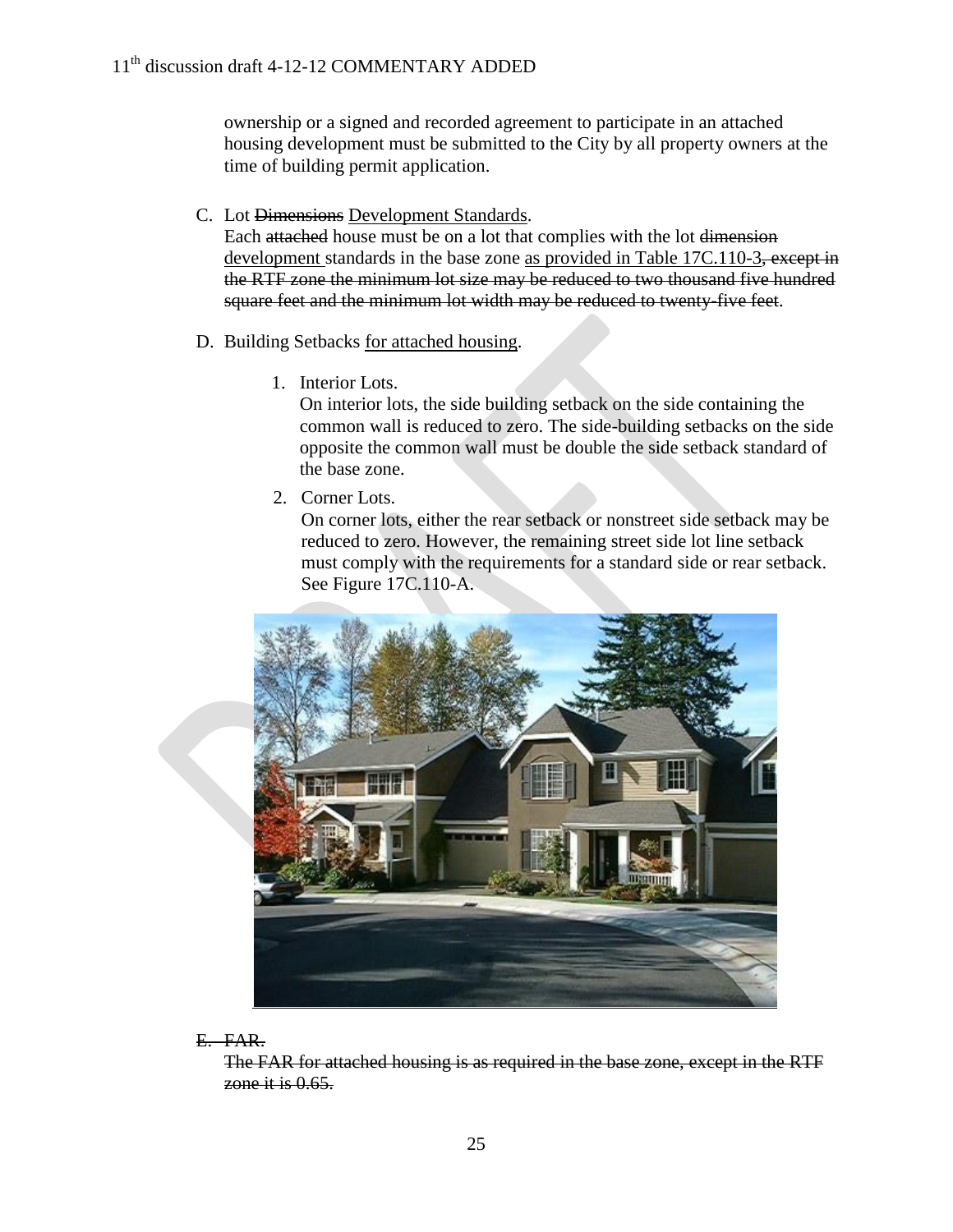F. E. Design Standards. This section is subject to the provisions of SMC 17C.110.015, Design Standards Administration.

1. A multi-family residential building Attached housing of three or more units is are subject to the design standards of SMC 17C.110.400.

2. For detached houses on lots 40 feet or less wide and attached housing and duplexes in the RSF, RSF-C, RTF, RMF and RHD zones, the following design standards must be met:

a. All street-facing facades must have landscaping along the foundation. There must be at least one three-gallon shrub for every 3 lineal feet of foundation. (R)

b. Sixty percent of the area between the front lot line and the front building line must be landscaped. At a minimum, the required landscaped area must be planted with living ground cover. Up to one-third of the required landscaped area may be for recreational use, or for use by pedestrians. Examples include walkways, play areas, or patios. (R) c. Generous use of planting materials and landscape structures such as trellises, raised beds and fencing to unify the overall site design is encouraged.(P)

d. Front facade. Fire escapes, or exterior stairs that provide access to an upper level are not allowed on the front facade of the building. (R) e. Duplexes and attached houses on corner lots should be designed so each unit is oriented towards a different street. This gives the structure the overall appearance of a house when viewed from either street. (R) f. Detached houses on lots forty feet or less wide and both units of a duplex or attached houses must meet the following standards to ensure that the units have compatible elements. Adjustments to this paragraph are prohibited, but modifications may be requested through a design departure. The standards are:

i. Entrances. Each of the units must have its address and main entrance oriented toward a street frontage. Where an existing house is being converted to two units, one main entrance with internal access to both units is allowed. (R)

ii. Each unit must have a covered, main entry-related porch or stoop area of at least 50 square feet with no dimension less than 5 feet.  $(R)$ 

iii. Buildings must be modulated along the public street at least every 30 feet. Building modulations must step the building wall back or forward at least 4 feet. (R)

iv. Reduce the potential impact of new duplex and attached housing development on established and historic neighborhoods by incorporating elements and forms from nearby buildings. This may include reference to architectural details, building massing, proportionality, and use of high-quality materials such as wood, brick, and stone. (P)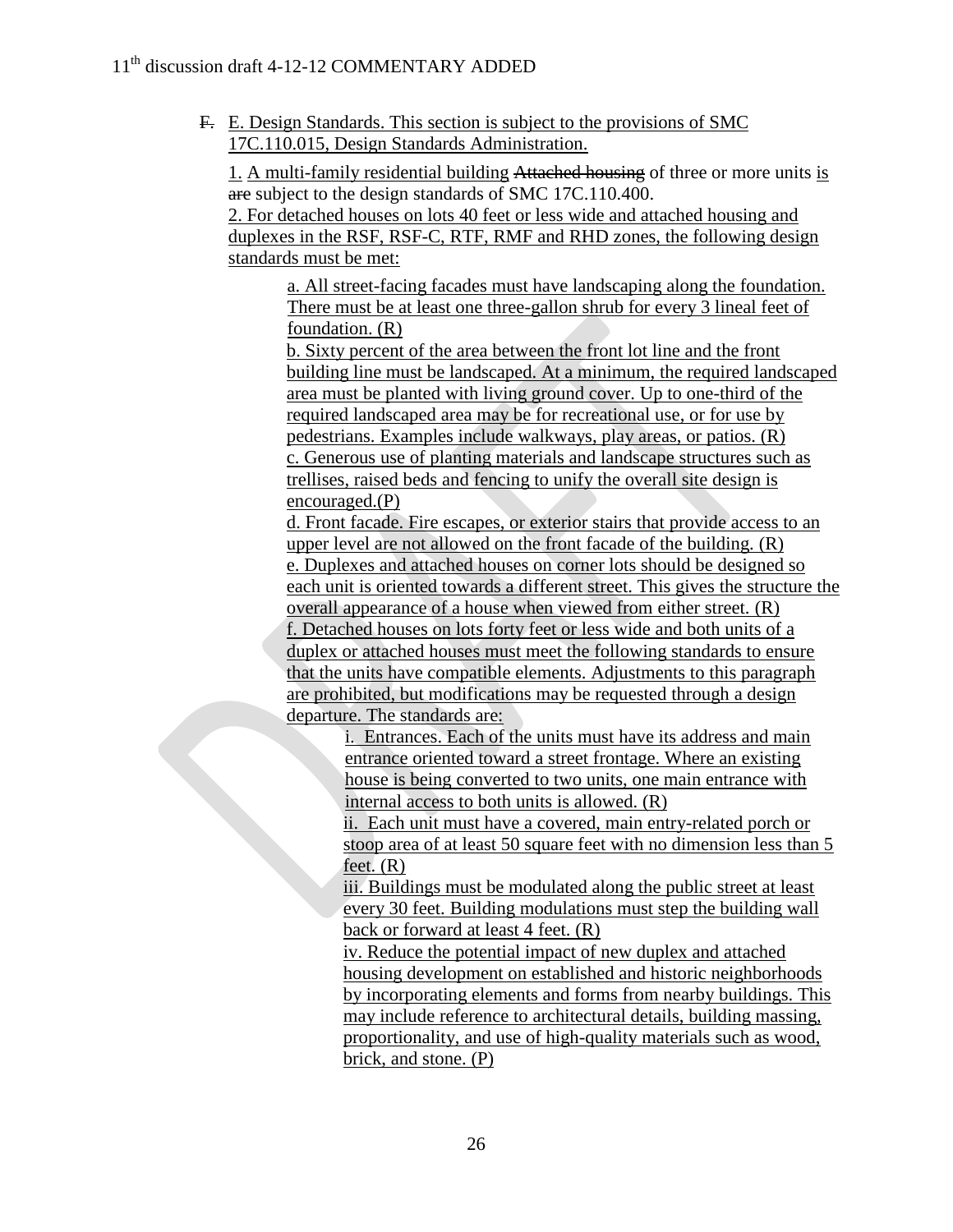v. Create a human scale streetscape by including vertical and horizontal patterns as expressed by bays, belt lines, doors and windows. (P)

g. Garages are subject to the garage limitation standards of section 17C.110.208.E. (R)

## G. F. Number of Units.

1. RA, RSF and RSF-C Zones.

A maximum of two houses may be with a common wall. Structures made up of three or more attached houses are prohibited unless approved as a planned unit development.

2. RTF Zone.

Up to eight attached houses may have a common wall. Structures made up of nine or more attached houses are prohibited unless approved as a planned unit development.

3. RMF and RHD zones.

There is no limit to the number of attached houses that may have common walls.



## **Figure 17C.110-A Side and Rear Setbacks on Corner Lots – Attached Housing**

## **Commentary**

**Item 8 – Section 17C.110.310 Attached Housing and duplexes**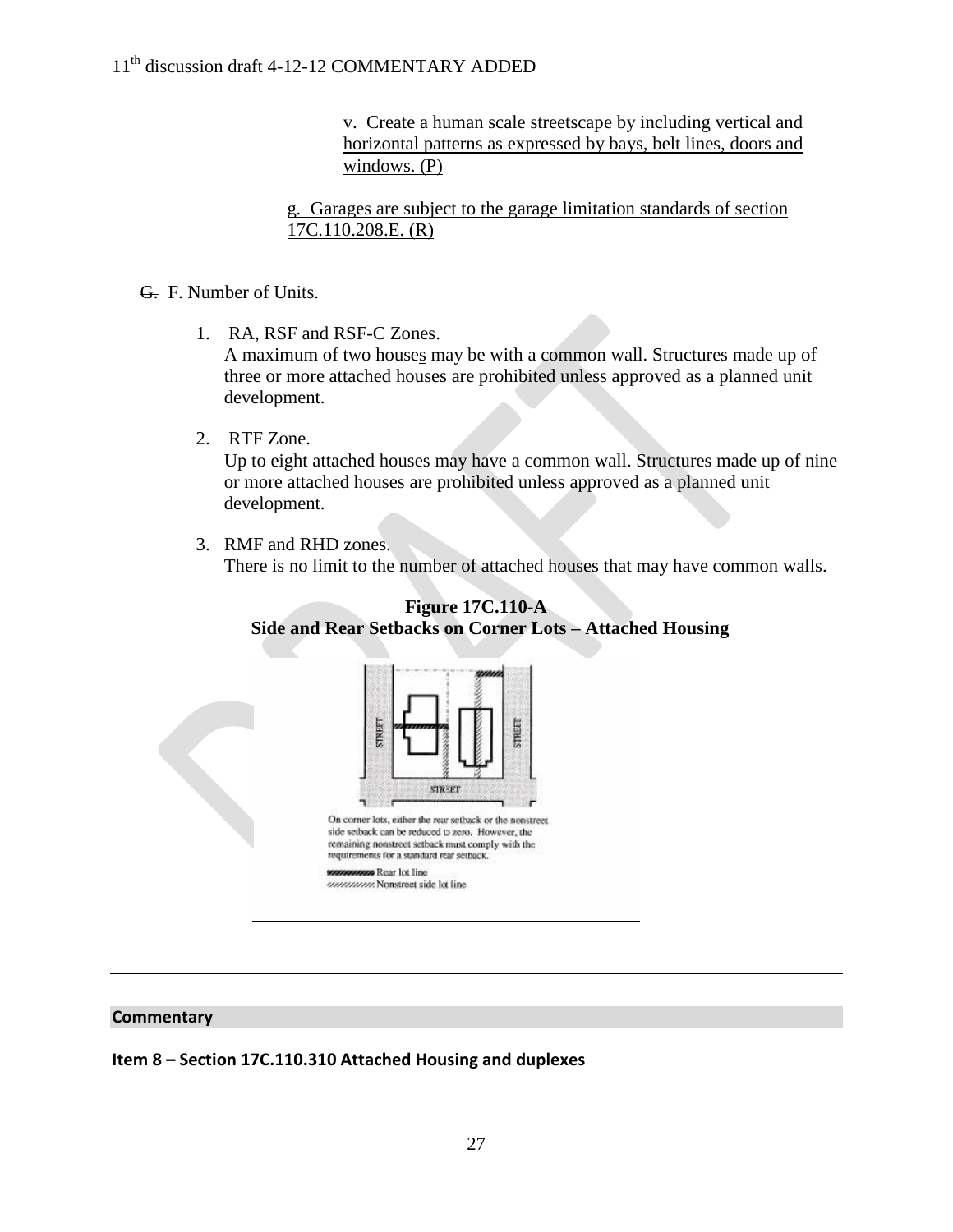## **Section 17C.110.310 Attached Housing, and detached houses on lots less than 40 feet wide and duplexes**

Subsection A: This is a change to the section title to reflect that this section of the code applies to detached houses on lots less than 40 feet wide and duplexes as well as attached housing.

**Subsection C:** This subsection is changed to provide a clearer link to the table that shows the lot development standards.

**Subsection D:** This subsection is changed to clarify unique building setbacks for attached housing.

**Subsection E:** This subsection is deleted. All of the applicable dimensional development standards are addressed in subsection C which provides a direct link to the development standards table, Table 17C.110-3.

**New Subsection E:** This subsection is renumbered and provides new design standards for detached houses on lots less than 40 feet wide and attached housing and duplexes in the RSF, RSF-C and RTF zones. The new standards include: landscaping; standards for the appearance of the units including entrance orientation, a requirement for a main entry-related porch, exterior finish materials and trim, etc. The Task Force expressed concern over rigid design standards. The Design Standard Administration section of the zoning code provides some opportunity for flexibility for those design standards followed by the presumption (P) suffix. Presumptions indicate that the City is open to design features that are equal to, or better than, that stated so long as the purpose is satisfied. Those followed by the (R) suffix are not discretionary.

**Renumbered Subsection F:** As a result of earlier renumbering, this section is renumbered from G. to F.

# **ITEM 9 - ZONING CODE LANGUAGE**

Language **added** is underlined. Language **deleted** is shown in strikethrough.

## **Section 17A.020.070 "G" Definitions**

B. Garage Wall Length.

The garage wall length is determined by measuring the length of the specific side of a structure that is backed by garage space. The garage wall length is not limited to the length of the garage door; it includes all the length on the specified side of a structure between the walls of the garage (see figure … ). For carports, the garage wall length is determined by measuring the length extending from the outer edges of the roof. (See figure )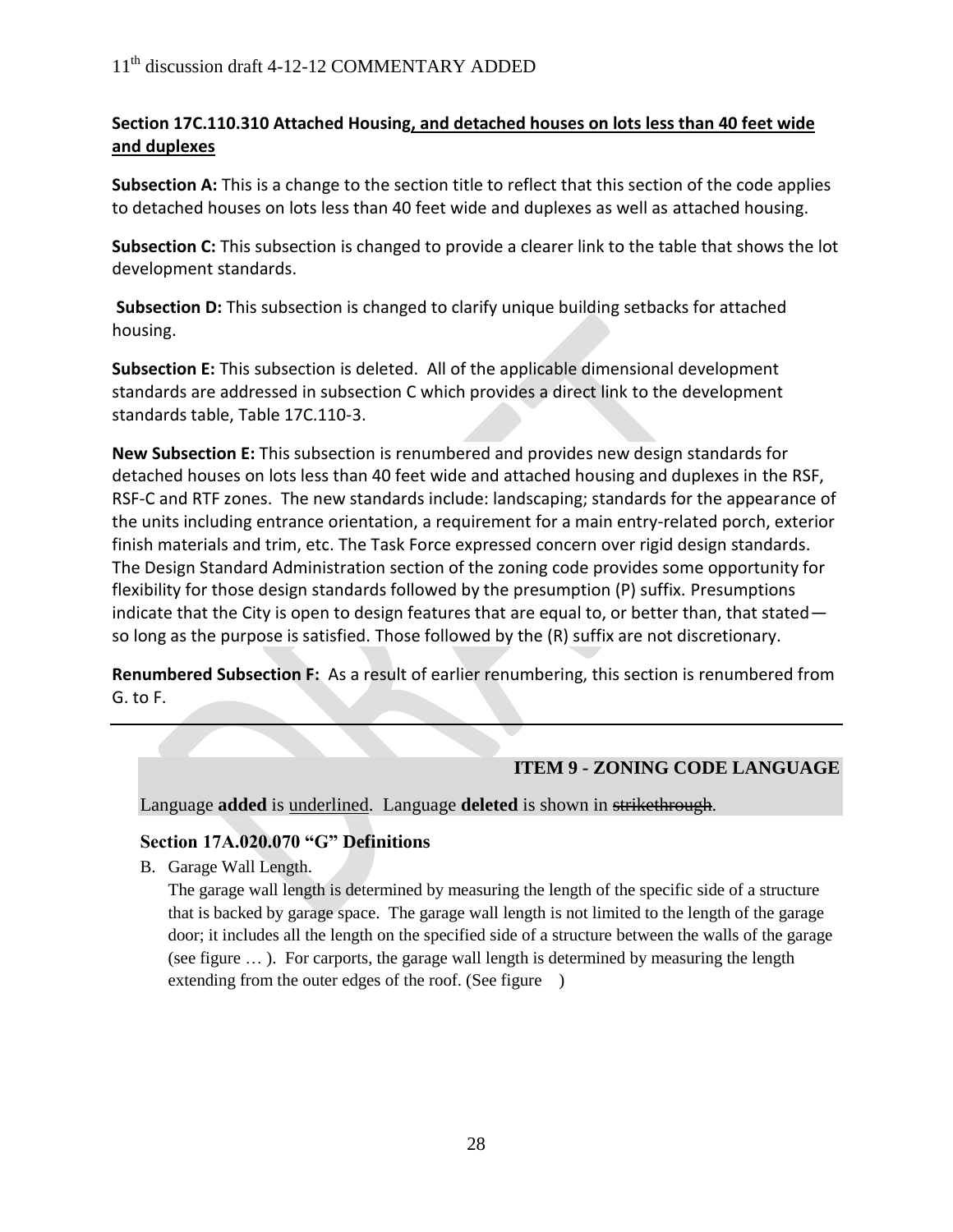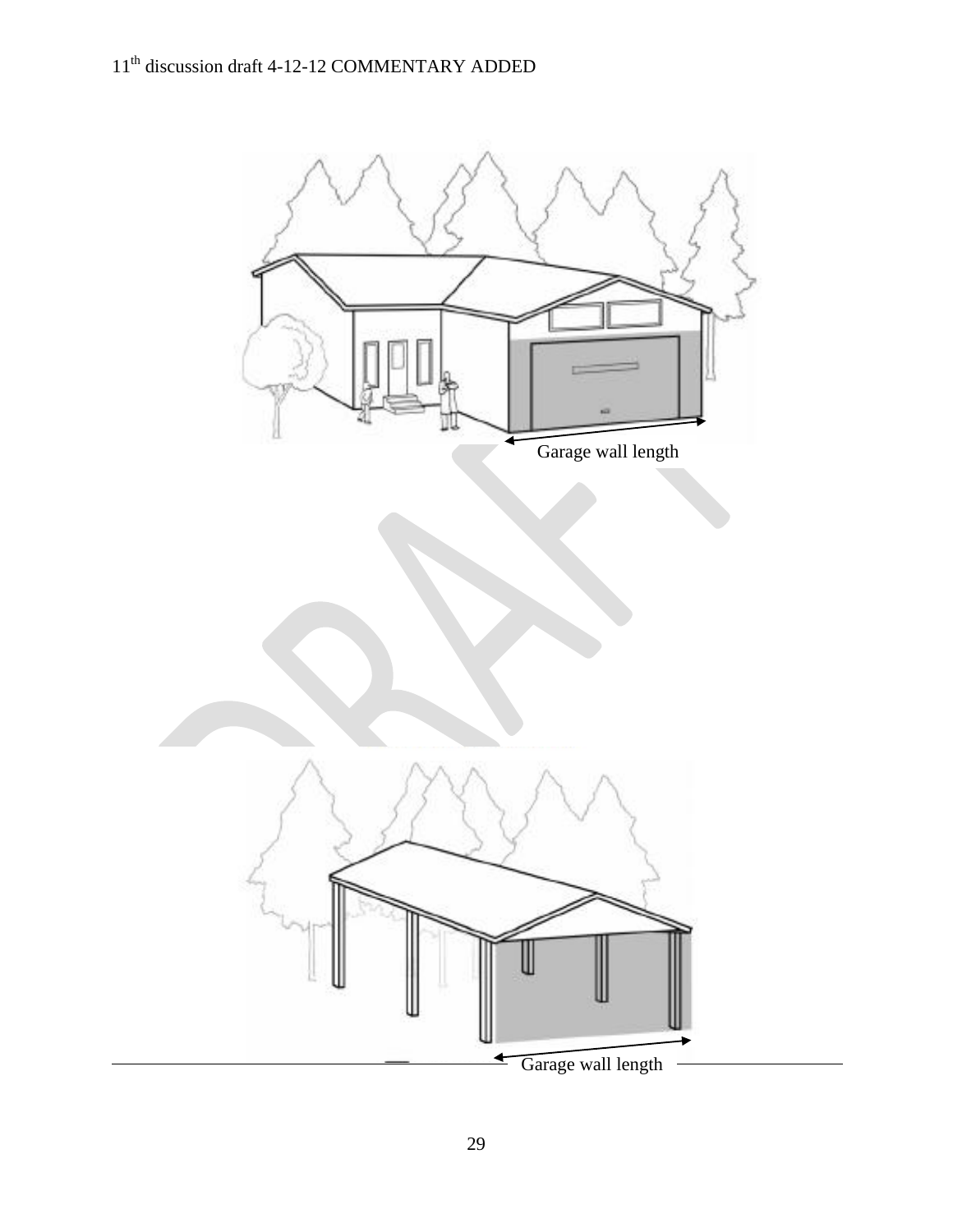#### **Commentary**

#### **Item 9 – Garage Wall Length Definition**

#### **Section 17A.020.070 "G" Definitions**

Garage Wall Length.

A definition of garage wall area is added. The draft code includes limits on the length of the garage wall in Section 17C.110.208.E.

#### **ITEM 10 - ZONING CODE LANGUAGE**

Language **added** is underlined. Language **deleted** is shown in strikethrough.

#### **Section 17C.200.040 Site Planting Standards**

Sites shall be planted in accordance with the following standards:

- A. Street Frontages.
	- 1. The type of plantings as specified below shall be provided inside the property lines:

a……………….

e. along all RA, RSF, RTF, RMF, and RHD zones, except for attached and detached single-family residences and duplexes: six feet of L3 open area landscaping, including street trees as prescribed in SMC 17C.200.050. For residential development along principal and minor arterials, a six-foot high fence with shrubs and trees may be used for screening along street frontages. The fence and landscaping shall comply with the standards of SMC 17C.120.310 for the clear view triangle and must be placed no closer than twelve feet from the curb line. A minimum of fifty percent of the fence line shall include shrubs and trees. The landscaping is required to be placed on the exterior (street side) of the fence.

2………….

B. Other Property Perimeters.

Except for attached and detached single-family residences and duplexes, A a planting strip of five feet in width shall be provided along all other property lines except where buildings are built with no setback from the property line or where a parking lot adjoins